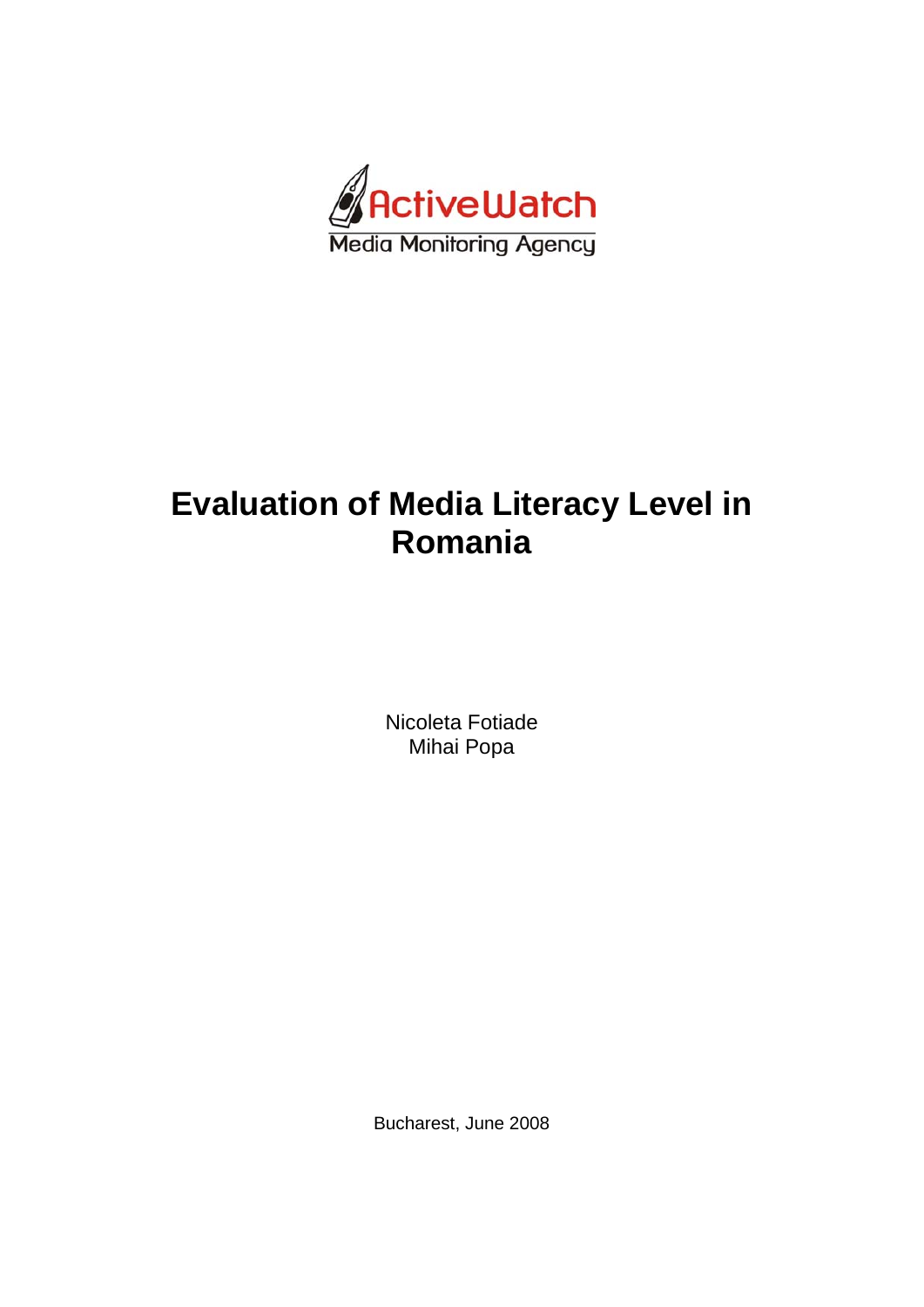The study was elaborated within the project "Are we Media Literate? A Pilot Research to Evaluate the Level of Media Literacy in Romania" implemented within the Media Education program of ActiveWatch - Media Monitoring Agency and financed by Open Society Institute (OSI), London, Great Britain. The content of this material does not necessarily represent the official position of OSI.



The questionnaire, data collection and introduction, elaboration of frequencies were realized by IMAS research institute.

Published: Bucharest, June 2008 ISBN: 978-973-0-05798-0

**Active Watch – Media Monitoring Agency**  98 Calea Plevnei St, building 10C 1<sup>st</sup> district, Bucharest Correspondence address: CP 2 OP 67

Phone: + 4021-313 40 47 Fax: + 4021-637 37 67 E-mail: office@mma.ro Web: www.mma.ro; www.freeex.ro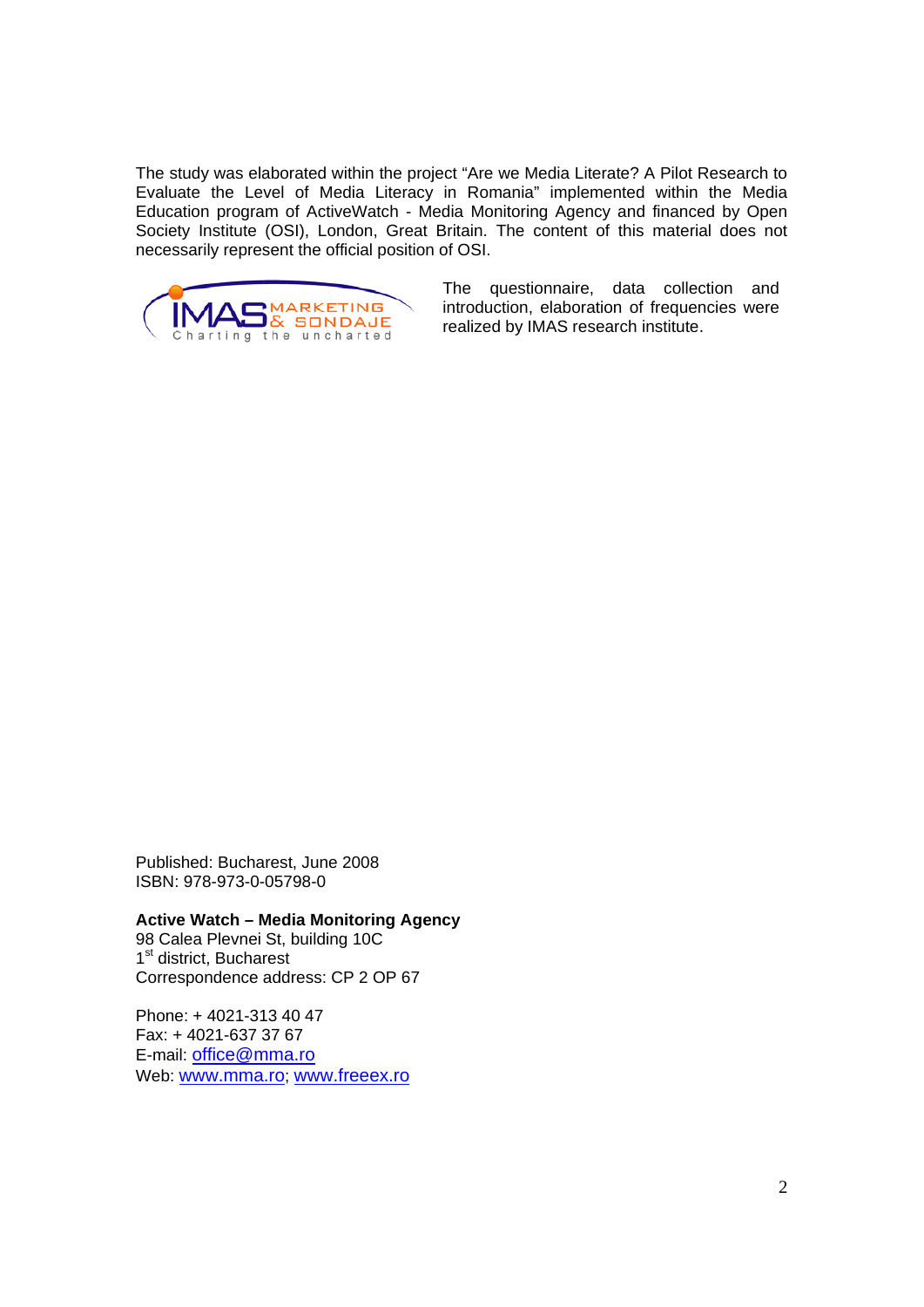| Content<br>I. Preamble |                                                                                                                                                                                               | 4                                |
|------------------------|-----------------------------------------------------------------------------------------------------------------------------------------------------------------------------------------------|----------------------------------|
| <b>II. Conclusions</b> |                                                                                                                                                                                               | 6                                |
|                        | III. Methodological references                                                                                                                                                                | 8                                |
|                        | IV. Presentation of research data                                                                                                                                                             | 14                               |
|                        | 1. General data<br>2. Television consumption<br>3. Radio consumption<br>4. Radio and TV news consumption<br>5. Print media consumption<br>6. Consumers' preferences on print media, radio and | 14<br>15<br>18<br>20<br>21<br>24 |
| 7.                     | television news content<br>Internet<br>8. Participative patterns and mass media<br>9. Perceptions on mass media influence<br>10. Knowledge and opinion towards media regulation               | 26<br>27<br>28<br>33             |

## **Annex:**

|    | A. Total sample data                          |     |
|----|-----------------------------------------------|-----|
|    | 1. General data                               | 35  |
|    | 2. Television consumption                     | 38  |
| 3. | Radio consumption                             | 51  |
| 4. | Print media consumption                       | 61  |
|    | 5. News content                               | 70  |
|    | 6. Internet                                   | 74  |
|    | 7. Perceptions on trust in mass media         | 80  |
| 8. | Perceptions on mass media influence           | 81  |
|    | 9. Participative patterns and mass media      | 88  |
|    | 10. Knowledge and opinion on media regulation | 89  |
|    | B. Young people aged 15 - 20 years old        |     |
|    | 1. General data                               | 97  |
|    | 2. Television consumption                     | 100 |
| 3. | Radio consumption                             | 106 |
|    | 4. Print media consumption                    | 112 |
|    | 5. News content                               | 115 |
|    | 6. Internet                                   | 119 |
|    | 7. Perceptions on trust in mass media         | 121 |
| 8. | Perceptions on mass media influence           | 122 |
| 9. | Participative patterns and mass media         | 127 |
|    | 10. Knowledge and opinion on media regulation | 128 |
|    | <b>Bibliographic references</b>               | 130 |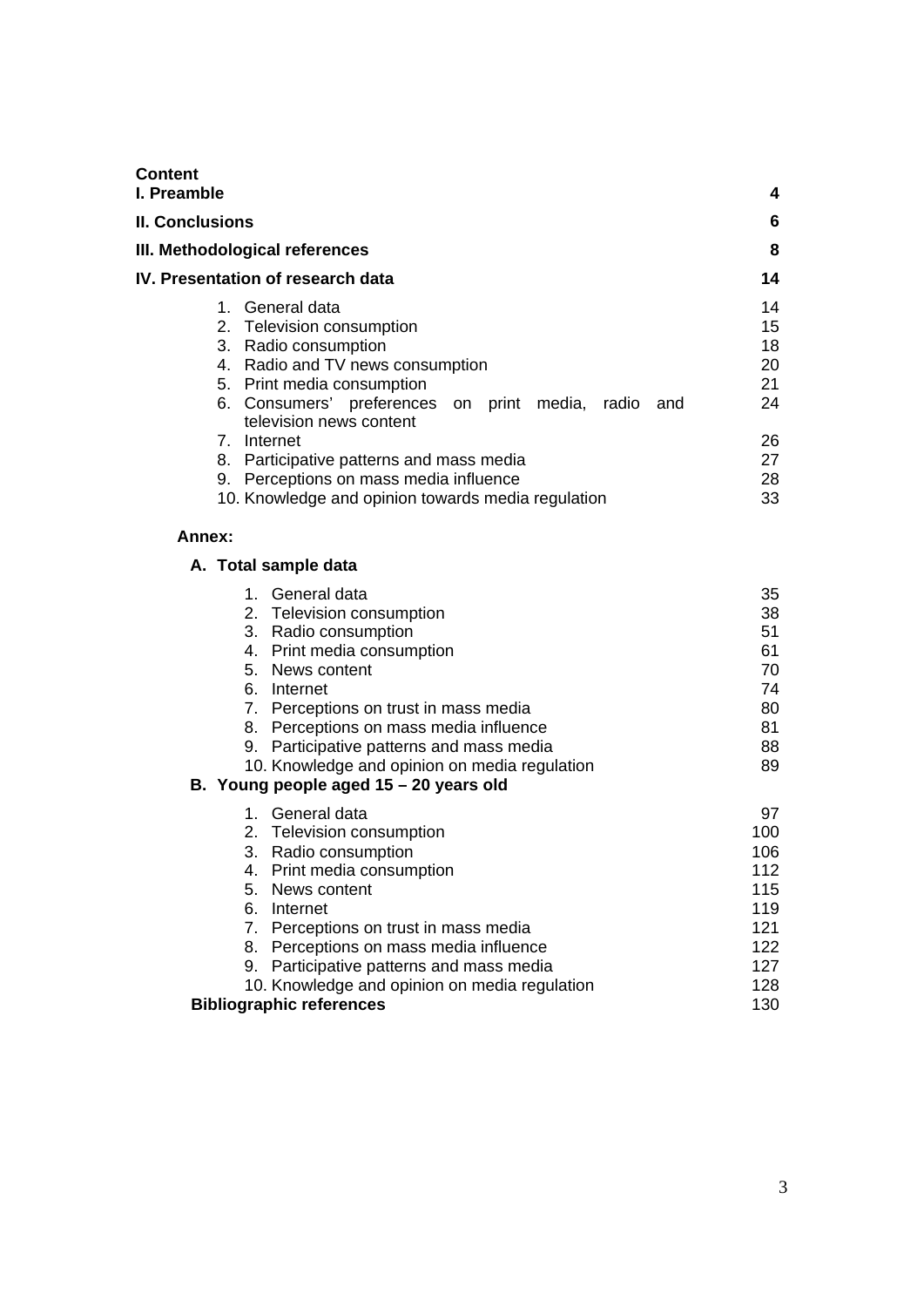#### **I. Preamble**

#### *by Mircea Toma*

Press freedom is a necessary condition for the proper development of a democratic society. For the last decade this nice statement became more of a slogan than a public policy. For instance in Romania the journalist must face more and more enemies of an accurate information process that is in accordance with reality and public interest. Mass media owners' economical interests, political interests and sensational quest change the quality of the information that is transmitted to the public. In different shares, these obstacles affect press freedom in many other countries, and, particularly, at global level, sensationalism seems to stand out as the most aggressive foe of the quality in mass media. Romania became the Republic of Elodia, the topic worthy of feature stories contaminated the most important mass media (a confirmation of this effect is the fact that by reading this name you know who I am referring to). Similarly, the Mailat case – another topic for feature stories - broke the Italian agenda setting, and started there a major anti-Romanian crisis. How much of this crisis is the effect of the distortion induced by the mass media discourse? Would the Italians really have panicked if they had been more critical regarding the journalists' discourse (and politicians' speech)?

The European Union took notice of the threat that uncritical mass media consumption may represent for the quality of the democratic processes. In the last few years, European institutions' interest in promoting education that would develop media consumption skills became more significant. There are in foresight recommendations that Brussels will address to Member States.

 The initiative finds Romania in a pole position that advantages it in relation with many other countries of the European Union. For eight years now, an optional course – "Competence into Mass Media" – has been taught in some of our high schools; beginning 2008, within the "Social Studies"<sup>1</sup> course, the 12<sup>th</sup> grade students as well learn about instruments of critical reading of information transmitted through mass media. In other words, we possess a didactical core that can be an advantage in building a coherent educational system, dedicated to consumption literacy and mass media production. On the other hand, it is important to know that for several years now Germany and France have institutional dissemination centers of media education.

 Thus, we witness a race where the educational system tries to balance the public's quest for sensationalism with a rational approach of the media discourse. As in any other competitions, the references are indispensable.

 This is how the idea for this research on "critical" media consumption came along, the **first one of this kind in Romania**. It is an investigation that aims to give information to those entities interested in the elaboration of educational strategies for the development of media literacy.

 Our research targeted the general public – by a representative sample at national level – but it also paid a special attention to the young generation – by a dedicated sample – in order to identify the possible specific developments. The option was salutary

<sup>1</sup> Both pedagogical initiatives were prepared and implemented by Media Monitoring Agency, with the support of the Ministry of Education and Research.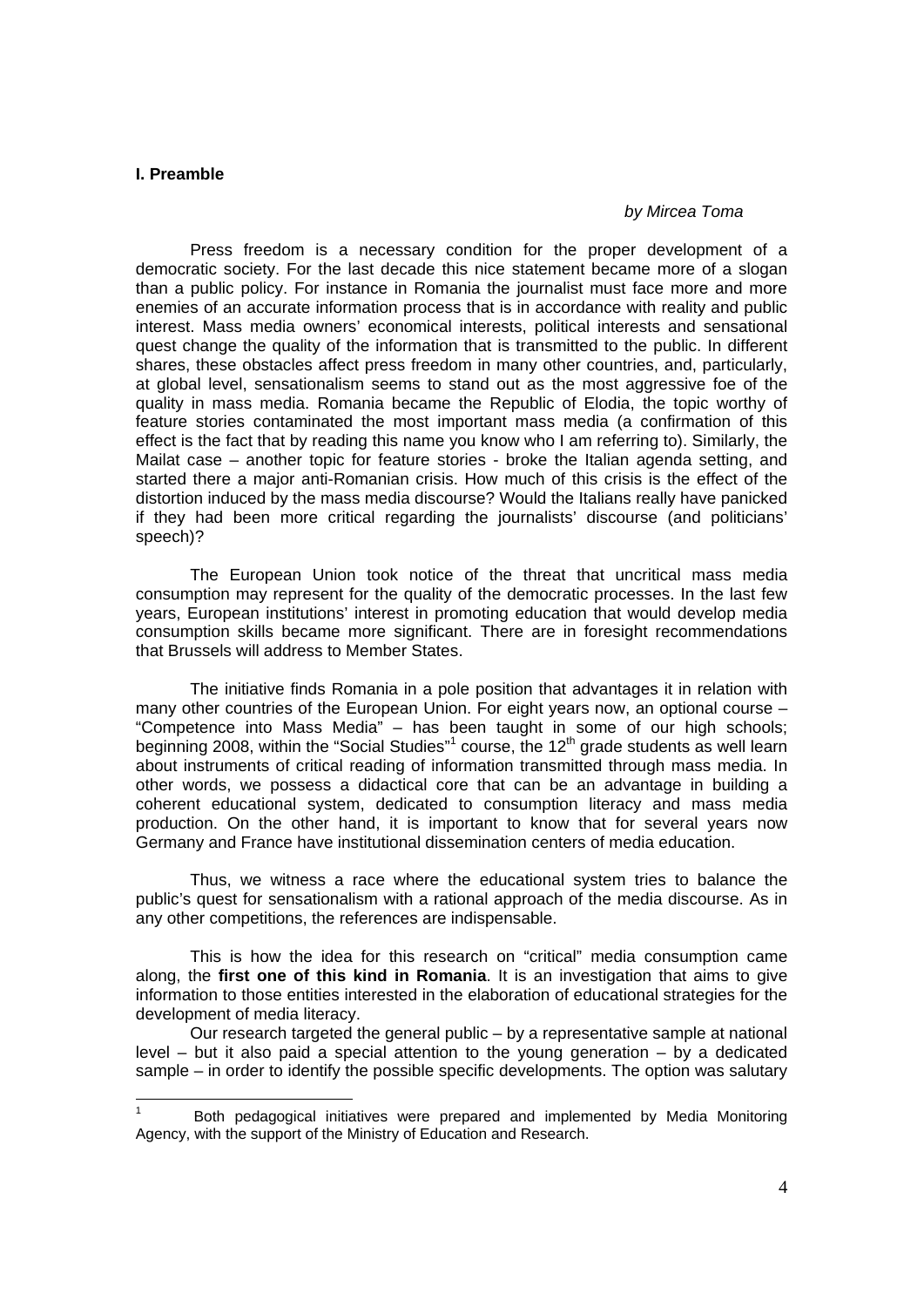as it allowed the identification of some major differences in the young generation's approach of mass media. We provide here a couple of the main conclusions of our research.

- 1. youngsters overturn the trust hierarchy: for them Internet is more credible than television;
- 2. education lessens the appetite for television; individuals with higher education are less interested in television; in exchange they prefer radio programs, and especially, print media;
- 3. the process of comparing TV channels / radio stations to validate the news content received is an insufficient instrument: when they discover disagreements just a minority verifies the information with third sources;
- 4. commercials are considered to be the main aggressor in television;
- 5. accidents, politics and crimes are considered to be presented excessively in TV programs;
- 6. the youngsters vote for Internet and they look primarily for information;
- 7. the public is not warned about the mass media influence on its own attitudes and behavior;
- 8. *it happens to others*: this is the paradigm within which the public reads the risk of mass media influence on its own behavior;
- 9. members of the public understand that media are submitted to political interests; they know that there are attempts towards their own manipulation. Still, the majority believes that press freedom can be censored only in a small share.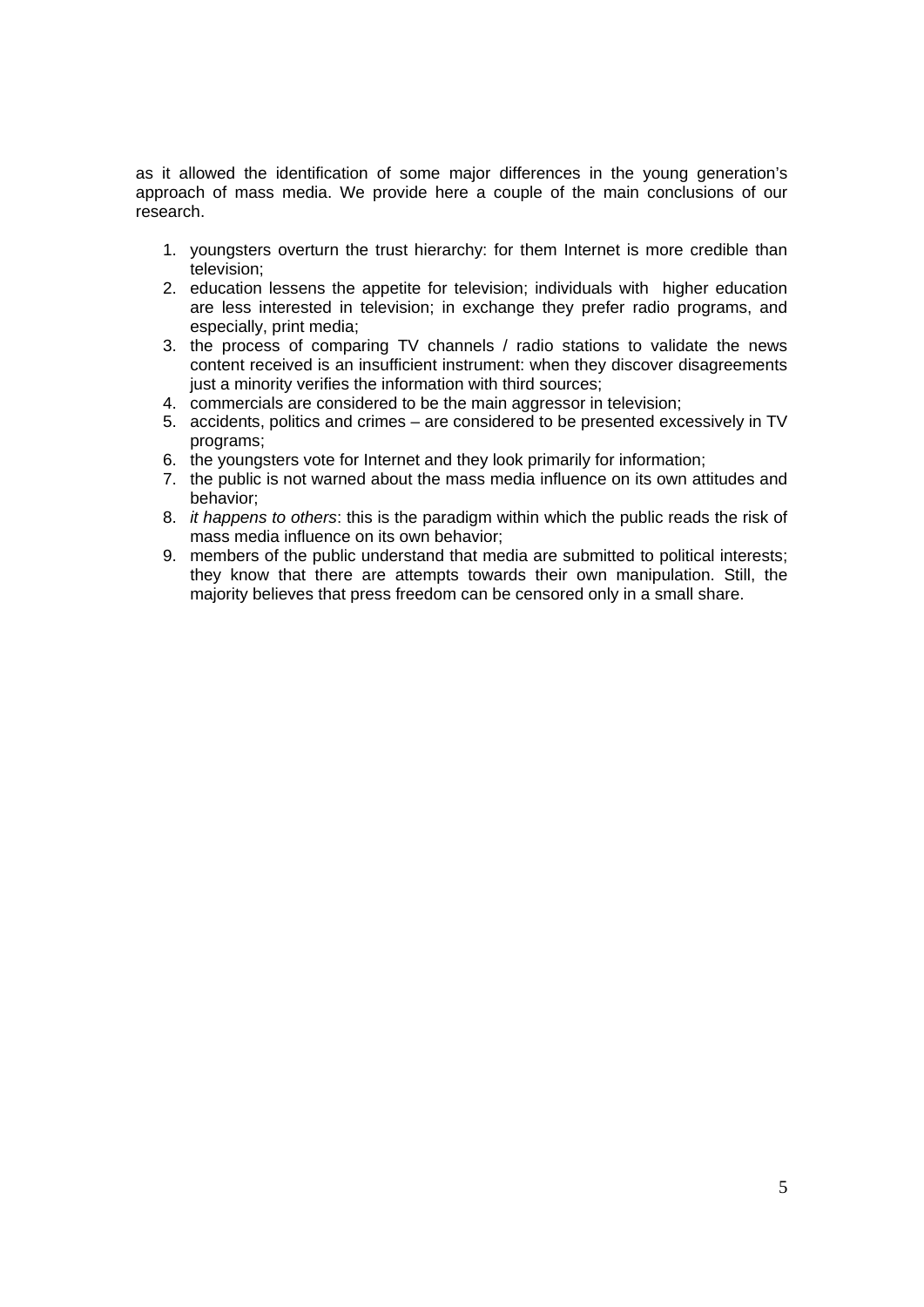#### **II. Conclusions**

The access of urban residents to mass media is best represented by the development of the access infrastructure to television channels (99% of the urban residents have at least one television set within the household, and 82% have access to the services of the cable television providers). In accordance with this fact television is also the most consulted mass media (92% of the respondents are watching TV at least an hour during a workday).

 In principle, the public's need for information and recreation and spending time determines their media consumption. This fact was proven by the direct answers given by the respondents to the questions asking the reasons why they watch television, listen to the radio or read the print media and by the perspective of the types of programs watched (96% of those who watch TV, respectively, 73% of those who listen to the radio are watching / listening the news shows broadcasted by these two types of media).

 From the respondents' point of view, *news stories* (one of the most followed programs both on TV and radio) should mainly present accurate and up-to-date information, should present solutions when they rise problems and should not be controlled by political interests.

 During the same day the majority of those who watch TV news watch the informative programs of two or more television channels (70%), from this perspective the news consumption being characterized by *diversity*. In the case of radio news consumption only 16% of the respondents listen to the news of various radio stations in the same day. As for the print media consumption 32% of the respondents read the articles of more than one newspaper during the same day.

 When they notice *differences between the information they receive from* various television and radio stations or publications, majority of the respondents ignores them or choose the information provided by the favorite channel or publication. A small percetange of the consumers who notice differences try to verify the information with other sources.

*Respondents evaluate their trust in the information received through mass media*  by the way it interacts with the knowledge they already possessed. The media institution that transmits the information matters more in the evaluation of the respondents' trust in the information than the journalist that delivers it. At the level of the entire sample, the television is the type of media considered to be the one that conveys the most trustful information.

 The majority of the interviewed individuals consider that *mass media* might *influence* opinions and behavior of individuals (others than themselves) especially through the violent content present in the news programs and films. Only a small part of the respondents affirmed that they thought of the influence that mass media may have on themselves. In this respect, the young people think that mass media might have an influence on their opinion and behavior especially when it promotes life success stories.

 The information received through mass media is often discussed with members of the family. Talks with friends are also important in what concerns the use of the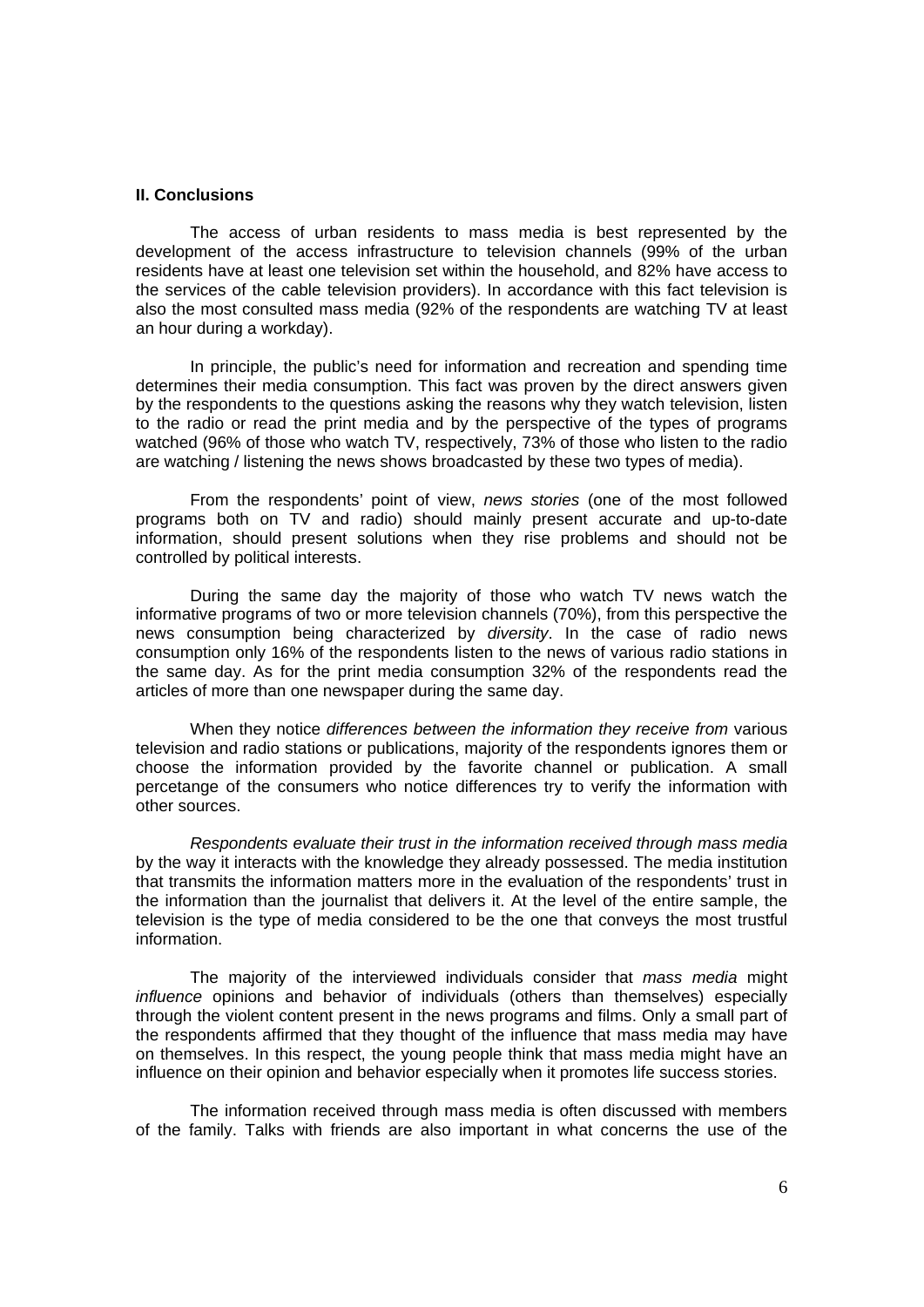information from the mass media in social interactions. Many times, social interactions are an important reason for which the respondents read the articles in the print media.

*Internet* is an important information source especially for the young people aged 15 – 20 years old living in urban areas (almost three quarters of the respondents from this category declared that they browse the Internet almost daily). Actually internet is the most trusted source of information for the majority of the respondents aged  $15 - 20$ years old.

 The media consumers in urban areas know fairly well *the institution that sanctions* infringements of the law operated by televisions and radios, but they do not have a good grasp in what concerns the regulation of the editorial activity in print media. Due to various reasons respondents have not yet developed their practice to notify the authorized institutions when they observe offensive content on the radio and television programs.

 The data presented here is so much more relevant for the media education need as only 4% of the total sample of the respondents have taken a course on mass media. Among youngsters, the percentage is even smaller (2,5%).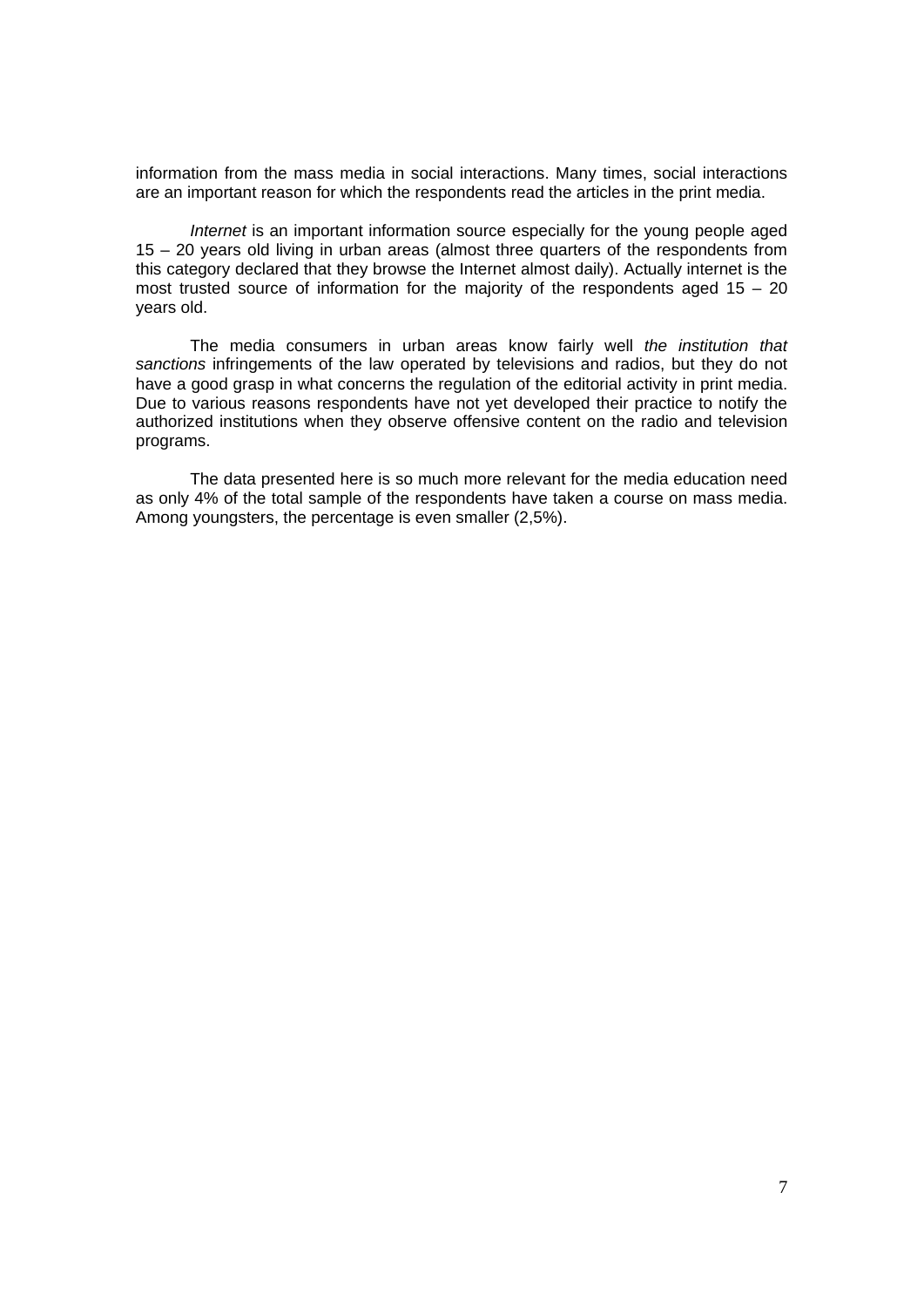#### **III. Methodological references**

#### **1. Aim of the research**

**General aim**: investigation on public opinion by an enquiry realized on a representative sample for the population aged 15 – 65 years old living in urban areas of Romania.

## **2. Methodology**

#### **Population**

Total population of Romania: 21.537.563 (Source: National Statistics Institute, July 2007)

Population aged 15 – 65 years old: 8.971.498 (Source: National Statistics Institute, July 2007)

#### **Application method of the questionnaire**

Face-to-face interviews conducted in the respondent's household.

Interviews' realization period: March 28 – April 6, 2008.

#### **The sample:**

- multi-stage and multi-stratifying sample, complying with the following procedure:
- the stratification was made on 11 historical-geographical regions and on 3 types of urban localities chosen by the size of the population;
- the localities were chosen randomly for each layer;
- sample locations (voting sections) were selected randomly within localities;
- the households were chosen by the random-route method;
- the respondents were selected by Kish method.
	- 177 sample locations in 71 urban localities out of which 6 represent districts of Bucharest;
	- $\blacksquare$  sample size 1037 individuals;
	- average number of interviews conducted on each sample locations: 6;
	- **maximum sampling error:**  $\pm$  3.043%.

Table 1 presents the structure of the population (percentages on layers) and table 2 displays the structure of the sample resulted from in the field.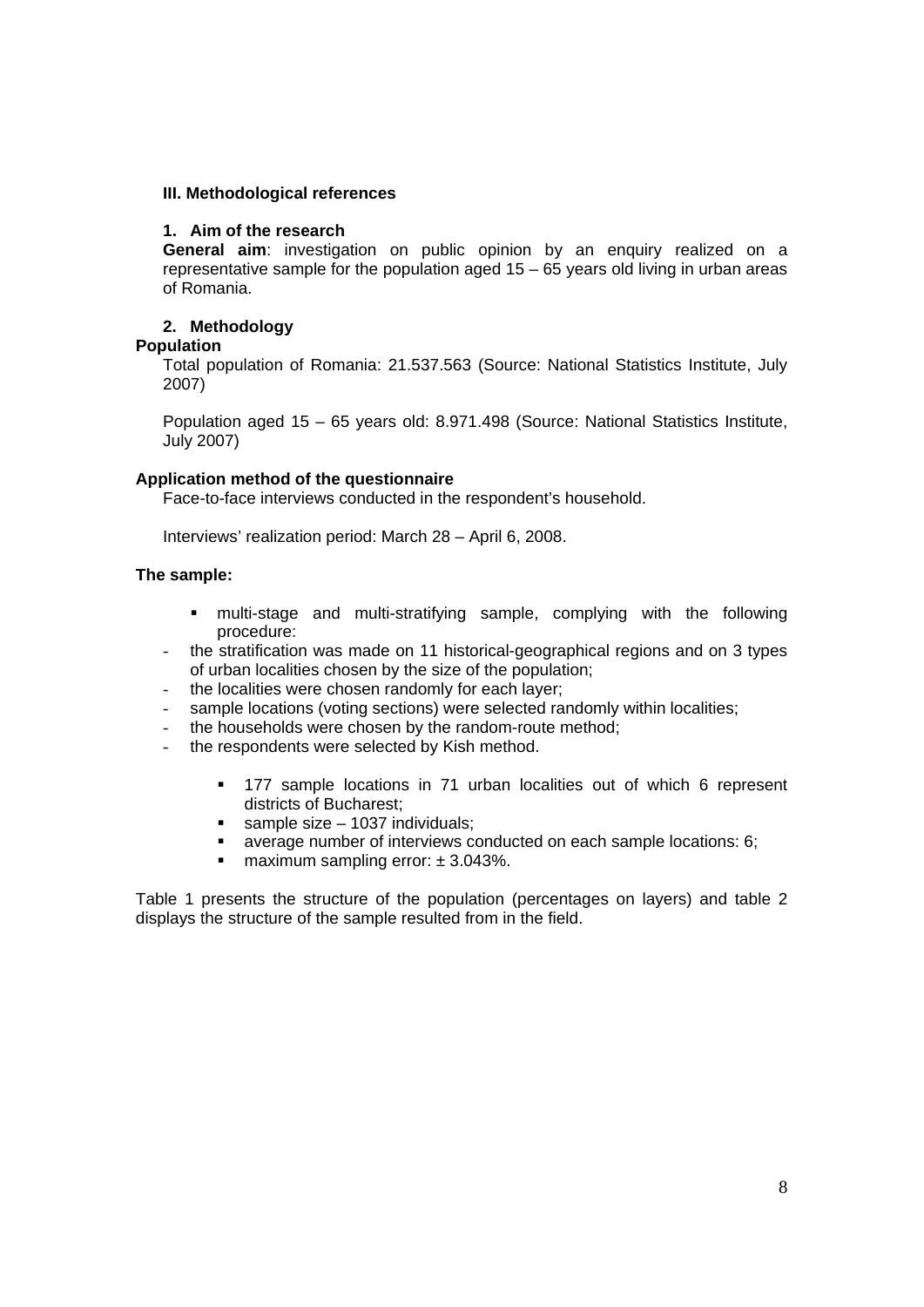## **Table 1**

| <b>Population structure %</b> | Type of urban locality <sup>2</sup> |         |         |              |  |
|-------------------------------|-------------------------------------|---------|---------|--------------|--|
| Region <sup>3</sup>           | $\overline{2}$                      | 3       | 4       | <b>Total</b> |  |
| 1                             | 5.2%                                | 4.4%    | 4.4%    | 13.9%        |  |
| $\mathbf{2}$                  | 4.3%                                | 1.9%    | 4.0%    | 10.2%        |  |
| 3                             | 2.9%                                | 1.8%    | 0.0%    | 4.7%         |  |
| 4                             | 3.2%                                | 3.3%    | 2.6%    | 9.1%         |  |
| 5                             | 4.1%                                | 1.9%    | 5.3%    | 11.3%        |  |
| 6                             | 2.0%                                | 2.1%    | 5.2%    | 9.4%         |  |
| 7                             | $0.0\%$                             | $0.0\%$ | 16.6%   | 16.6%        |  |
| 8                             | 2.0%                                | 1.8%    | 2.5%    | 6.2%         |  |
| 9                             | 1.9%                                | 0.8%    | 2.6%    | 5.3%         |  |
| 10                            | 3.0%                                | 2.1%    | $0.0\%$ | 5.0%         |  |
| 11                            | 3.1%                                | 3.7%    | 1.5%    | 8.3%         |  |
| <b>Total</b>                  | 31.7%                               | 23.7%   | 44.7%   | 100.0%       |  |

#### **Table 2**

| <b>Sample structure</b> | <b>Type of urban locality</b> |       |         |              |  |
|-------------------------|-------------------------------|-------|---------|--------------|--|
| <b>Region</b>           | $\mathbf{2}$                  | 3     | 4       | <b>Total</b> |  |
| 1                       | 5.1%                          | 4.3%  | 4.4%    | 13.8%        |  |
| $\mathbf{2}$            | 4.6%                          | 1.9%  | 4.1%    | 10.6%        |  |
| 3                       | 2.6%                          | 1.5%  | 0.0%    | 4.1%         |  |
| 4                       | 3.3%                          | 3.6%  | 2.7%    | 9.5%         |  |
| 5                       | 4.4%                          | 1.9%  | 5.5%    | 11.7%        |  |
| 6                       | 2.1%                          | 2.1%  | 5.1%    | 9.2%         |  |
| 7                       | 0.0%                          | 0.0%  | 17.4%   | 17.4%        |  |
| 8                       | 1.6%                          | 1.8%  | 2.0%    | 5.5%         |  |
| 9                       | 2.0%                          | 0.7%  | 2.4%    | 5.1%         |  |
| 10                      | 2.8%                          | 2.1%  | $0.0\%$ | 4.9%         |  |
| 11                      | 3.2%                          | 3.6%  | 1.3%    | 8.1%         |  |
| Total                   | 31.7%                         | 23.5% | 44.8%   | 100%         |  |

 $\frac{1}{2}$ **Type of urban locality**:  $2 =$  urban with less than 49 000 residents;  $3 =$  urban with 50  $0.00 - 199000$  residents;  $4 =$  urban with more than 200000 residents.

**Region**: 1 = Bistrita, Salaj, Satu-Mare, Maramures, Alba, Cluj, Bihor; 2 = Hunedoara, Arad, Caras-Severin, Timis; 3 = Covasna, Harghita, Mures; 4 = Braila, Dambovita, Buzau, Arges, Prahova; 6 = Galati, Botosani, Vaslui, Iasi; 7 = Bucharest; 8 = Brasov, Sibiu; 9 = Tulcea, Constanta; 10 = Ilfov, Giurgiu, Calarasi, Ialomita, Teleorman; 11 = Vrancea, Neamt, Bacau, Suceava.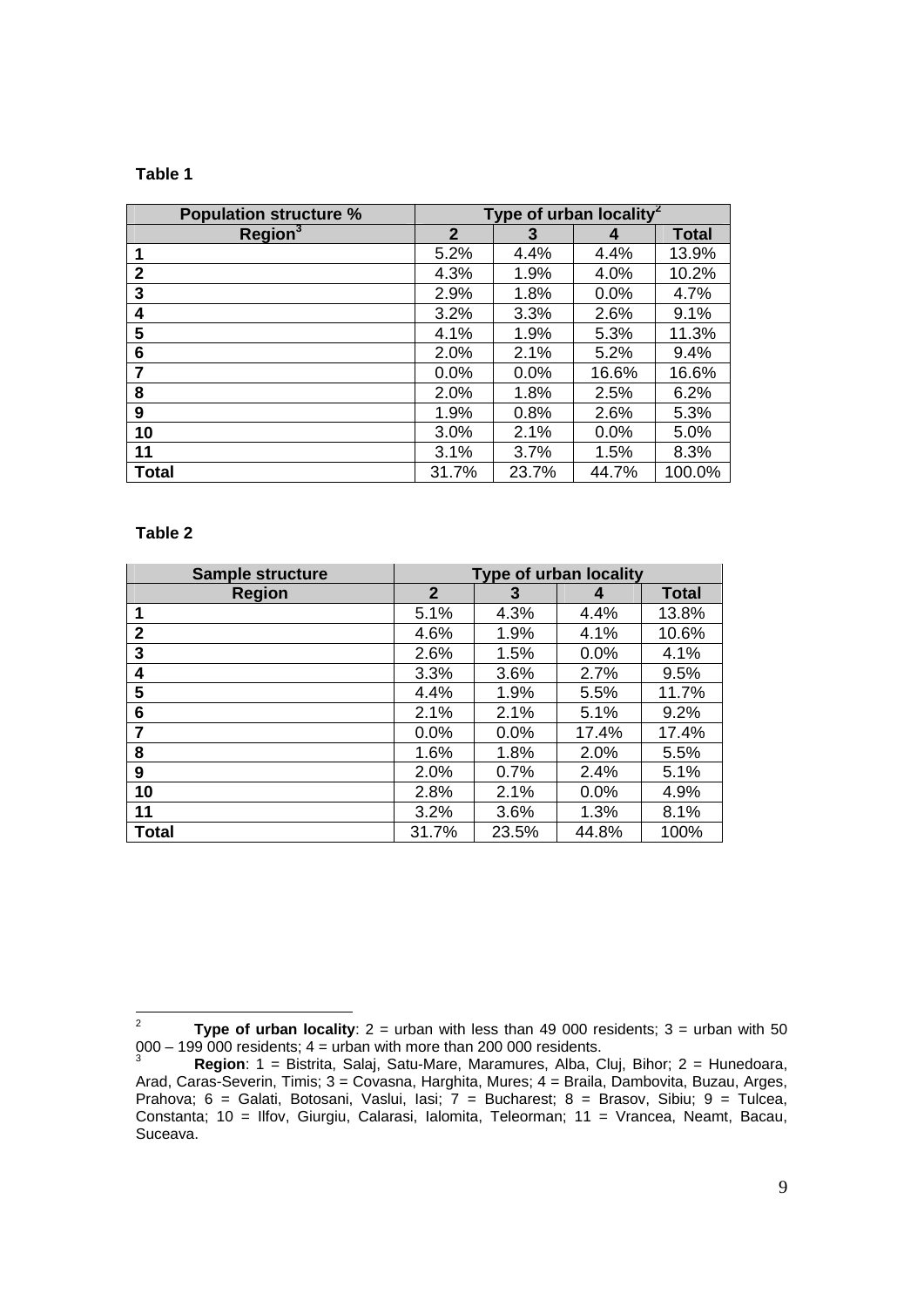## **3. Sample's structure**

## **Table 3**

| % on column                                  | Frequencies | Percentage |
|----------------------------------------------|-------------|------------|
| <b>SEX</b>                                   |             |            |
| Male                                         | 495         | 47.7       |
| Female                                       | 542         | 52.3       |
| <b>AGE</b>                                   |             |            |
| $15 - 17$ years old                          | 45          | 4.3        |
| $18 - 29$ years old                          | 271         | 26.1       |
| $30 - 44$ years old                          | 307         | 29.6       |
| $45 - 59$ years old                          | 311         | 30.0       |
| $60 - 65$ years old                          | 103         | 9.9        |
| <b>TYPE OF LOCALITY</b>                      |             |            |
| Small town $(10 - 49$ thousands residents)   | 329         | 31.7       |
| Medium town $(50 - 199$ thousands residents) | 243         | 23.5       |
| Big town (200 thousands residents and over)  | 465         | 44.8       |
| <b>REGION</b>                                |             |            |
| Transylvania                                 | 352         | 34.0       |
| Muntenia                                     | 325         | 31.3       |
| Moldova                                      | 179         | 17.3       |
| <b>Bucharest</b>                             | 181         | 17.4       |
| <b>INCOME PER INDIVIDUAL</b>                 |             |            |
| Under 315 RON                                | 208         | 20.0       |
| $315 - 500$ RON                              | 230         | 22.1       |
| $501 - 750$ RON                              | 167         | 16.1       |
| OVER 750 RON                                 | 179         | 17.2       |
| Undeclared                                   | 254         | 24.5       |
| <b>EDUCATION</b>                             |             |            |
| None, less than 7 grades                     | 51          | 5.0        |
| $7th - 8th$ grade (secondary school)         | 100         | 9.6        |
| Level I of high school (10 grades)           | 73          | 7.0        |
| Lower secondary education                    | 176         | 17.0       |
| High school                                  | 355         | 34.2       |
| Post-secondary education or college          | 84          | 8.1        |
| <b>Higher education</b>                      | 198         | 19.1       |
| <b>TOTAL</b>                                 | 1037        | 100.0      |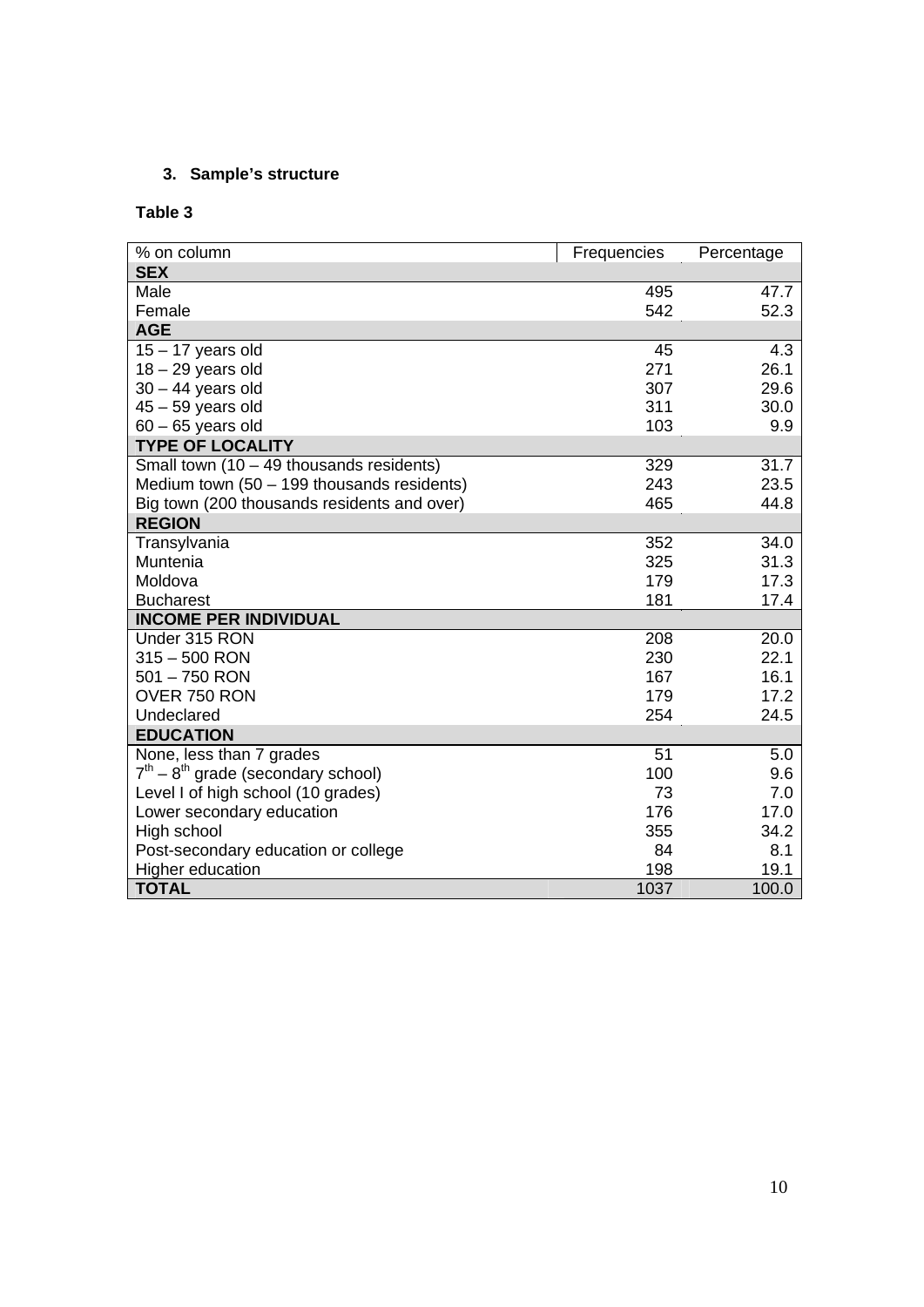## **4. Activity in the field**

124 operators in the field, 24 area coordinators and 8 regional coordinators.

The training was realized at IMAS headquarters with the 8 regional coordinators who received detailed information on the MM0308 questionnaire.

The regional coordinators transmitted to the area coordinators all the details regarding the method of conducting the study in the field, including information about: sampling, interviewing conditions, support materials, questionnaire.

In the same way the area coordinators trained the interview operators.

## **5. Quality control**

246 respondents (21,45%) were contacted in order to certify the data.

Urban area respondents: 84 control questionnaires conducted face-to-face or by phone (for the respondents that couldn't be reached at home).

Based on the verifications a number of 11 questionnaires were annulled for not respecting the application procedures.

## **6. Database weighting**

| .         |                       |              |                          |            |              |              |
|-----------|-----------------------|--------------|--------------------------|------------|--------------|--------------|
|           | [Official statistics] |              | Sample without weighting |            |              |              |
| Age       | <b>Men</b>            | <b>Women</b> | <b>Total</b>             | <b>Men</b> | <b>Women</b> | <b>Total</b> |
| groups    |                       |              |                          |            |              |              |
| $15 - 17$ | 2.6                   | 2.5          | 5.1                      | 1.3        | 1.4          | 2.6          |
| $18 - 29$ | 13.6                  | 13.5         | 27.1                     | 12.5       | 11.1         | 23.6         |
| $30 - 44$ | 15.2                  | 16.3         | 31.6                     | 12.0       | 13.4         | 25.4         |
| $45 - 59$ | 14.0                  | 15.7         | 29.7                     | 13.7       | 17.9         | 31.6         |
| $60 - 65$ | 3.0                   | 3.6          | 6.6                      | 7.0        | 9.8          | 16.9         |

**Table 4** 

## **Table 5**

| <b>Weighting sample</b>                           |      |      |      |  |  |  |  |
|---------------------------------------------------|------|------|------|--|--|--|--|
| <b>Women</b><br><b>Men</b><br><b>Total</b><br>Age |      |      |      |  |  |  |  |
| groups                                            |      |      |      |  |  |  |  |
| $15 - 17$                                         | 2.2  | 2.1  | 4.3  |  |  |  |  |
| $18 - 29$                                         | 13.2 | 12.7 | 25.9 |  |  |  |  |
| $30 - 44$                                         | 14.2 | 15.4 | 29.5 |  |  |  |  |
| $45 - 59$                                         | 13.9 | 16.4 | 30.3 |  |  |  |  |
| $60 - 65$                                         | 4.4  | 5.7  | 10.0 |  |  |  |  |

**Weighting factors**: age, sex and nationality.

**Main reason for the weighting procedure**: migration of the workforce determines significant differences between the official data regarding the structure of the population and the real data.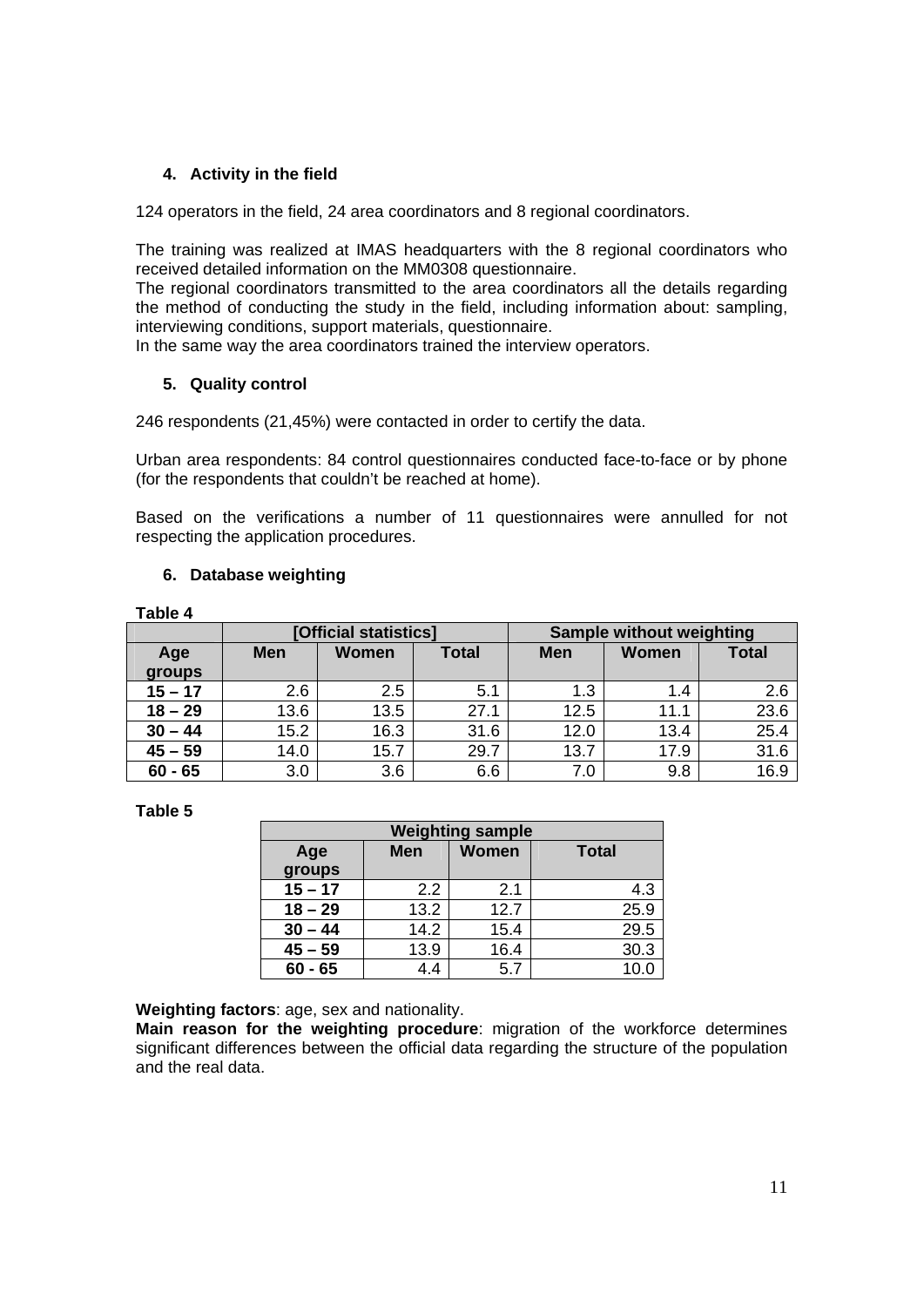## **Table 6**

| <b>Nationality</b> | <b>Official statistics</b> | <b>Sample without</b><br>weighting | <b>Weighting sample</b> |
|--------------------|----------------------------|------------------------------------|-------------------------|
| Romanians          | 90.6                       | 90.                                | 90.3                    |
| Hungarians         | 6.5                        | .4                                 | 6.5                     |
| Others             | 3.0                        | 1.8                                | っっ                      |

## **7. Rate of responses**

3771 of addresses run through out of which:

- <sup>1</sup> 1147 interviews conducted (1136 valid):
- 205 addresses not inhabited;
- 73 addresses of institutions / companies;
- 402 addresses where nobody answered at any of the three visits made by the operator;
- **19 addresses with an incapacity to answer;**
- 979 individuals that did not match the interview criteria (they don't fit in the quotas);
- 843 refusals (843\*100/3771): 22,35%

## **8. Methodology of the extra sample - 15 – 20 years old.**

Multi-stage and multi-stratifying sample – 177 sample locations in 71 localities.

- $\blacksquare$  The individuals aged 15 20 years old, selected randomly from the national sample were added to the individuals selected for the boost.
- $1 2$  individuals were selected for each voting section.

The size of the extra sample  $= 282$  individuals.

Interviews were conducted during April 28 – May 6, 2008.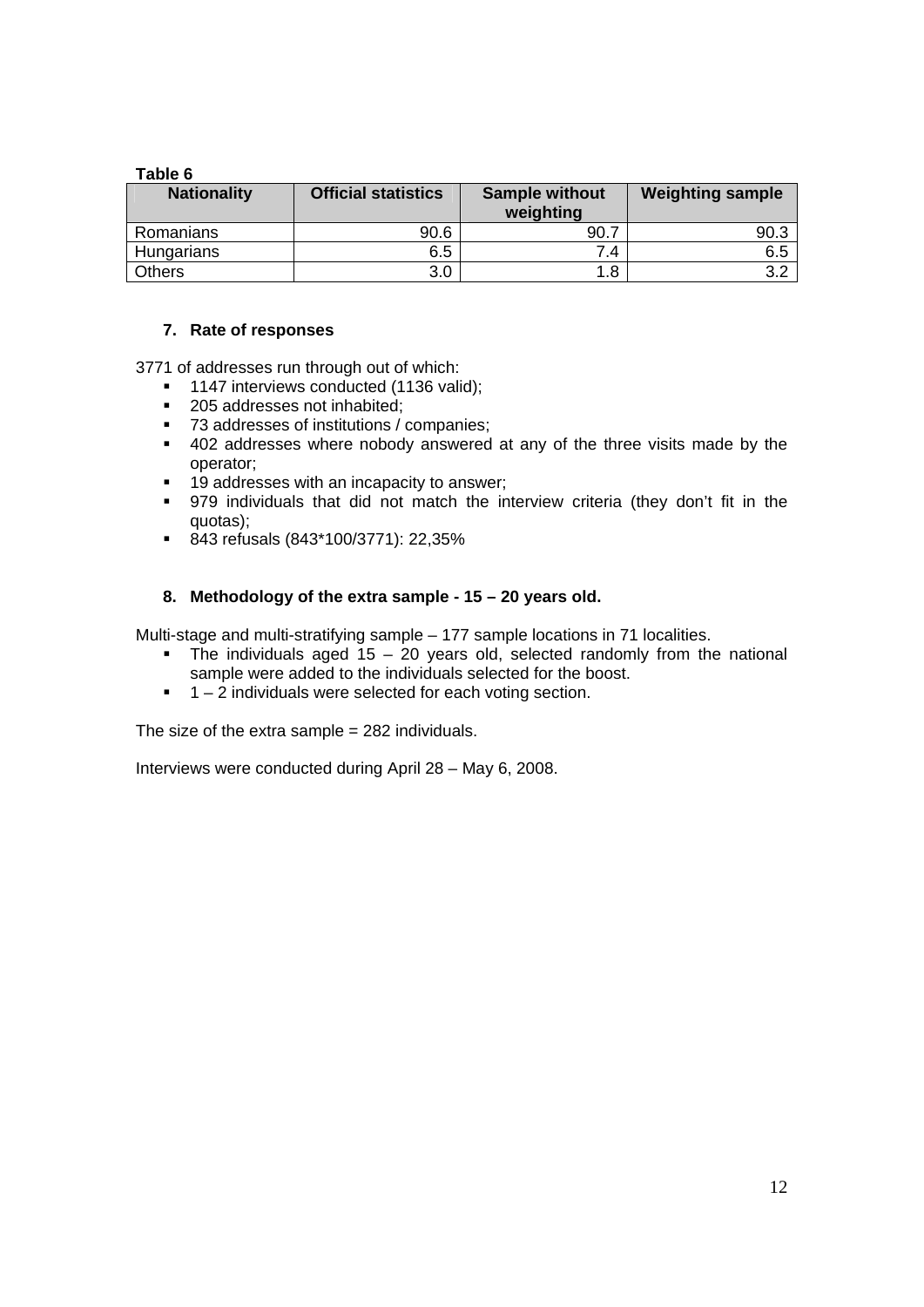## **Structure of the sample: Table 7**

| % on column                                       | Frequencies    | Percentage |
|---------------------------------------------------|----------------|------------|
| <b>SEX</b>                                        |                |            |
| Male                                              | 161            | 57.1       |
| Female                                            | 121            | 42.9       |
| <b>AGE</b>                                        |                |            |
| $15 - 20$ years old                               | 282            | 100.0      |
| <b>TYPE OF LOCALITY</b>                           |                |            |
| Small town $(10 - 49$ thousands residents)        | 95             | 33.7       |
| Medium town $(50 - 199$ thousands residents)      | 91             | 32.3       |
| Big town (200 thousands residents and over)       | 96             | 34.0       |
| <b>REGION</b>                                     |                |            |
| Transylvania                                      | 97             | 34.4       |
| Muntenia                                          | 91             | 32.3       |
| Moldova                                           | 54             | 19.1       |
| <b>Bucharest</b>                                  | 40             | 14.2       |
| <b>INCOME PER INDIVIDUAL</b>                      |                |            |
| <= 230 RON                                        | 41             | 14.5       |
| $230 > - \le 375$ RON                             | 45             | 16.0       |
| $375 > - \le 500$ RON                             | 38             | 13.5       |
| > 500 RON                                         | 43             | 15.2       |
| Undeclared                                        | 115            | 40.8       |
| <b>EDUCATION</b>                                  |                |            |
| Up to 8 grades                                    | 133            | 47.2       |
| Lower secondary education, level I of high school | 85             | 30.1       |
| High school, post-secondary education             | 62             | 22.0       |
| Higher education                                  | $\overline{2}$ | 0.7        |
| <b>SOCIAL STATUS</b>                              |                |            |
| AB category (high)                                | 63             | 22.3       |
| C category (medium)                               | 108            | 38.3       |
| DE category (low)                                 | 111            | 39.4       |
| <b>TOTAL</b>                                      | 282            | 100.0      |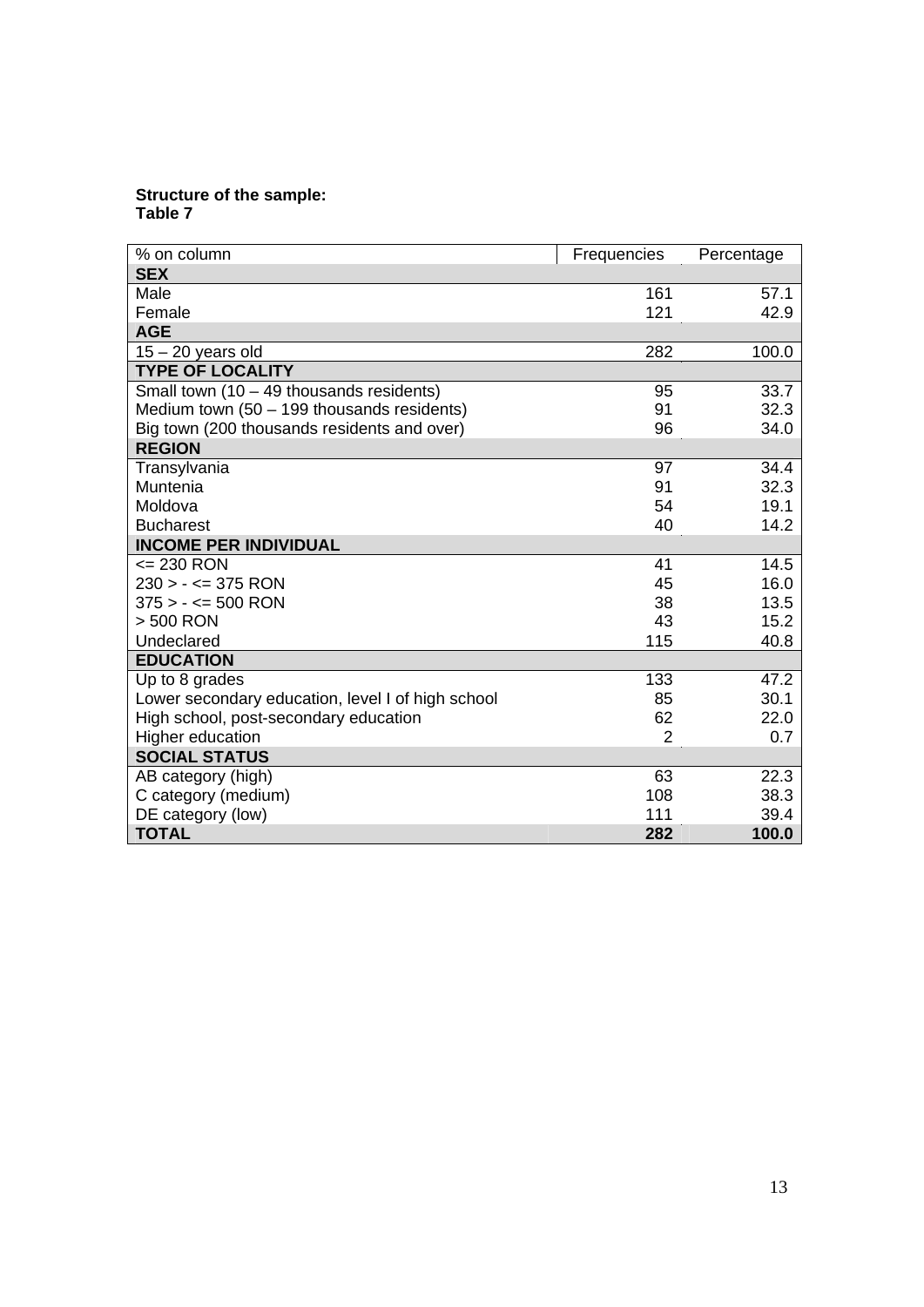## **IV. Presentation of research data**

## **1. General data**

**Level of trust in mass media.** On a scale with values from 1 to 7 *the average of trust in mass media* is of *4,53* for the entire sample. *Television* holds the highest level of trust as it obtained the best score both in trust measurement on the scale from 1 to 7 (an average of *4,74)* and in the hierarchy of the trust that the respondents granted to the four types of media (65% of the respondents placed television on the first rank in the hierarchy of trust).

*Radio* is mentioned second in the respondents' trust (with an average of *4,35*). Print media and the Internet are fighting for the third place in the hierarchy of trust. *Internet*  registers an average score of *4,14* opposite to *3,89 print media* on the scale from 1 to 7.

In this respect, namely the trust in mass media, the above hierarchy is different in the case of the respondents aged 15 to 20 years old<sup>4</sup>. Internet is the most trusted source of information, television the second, radio the third and print media the fourth (see Annex, page 121).

When considering their trust in the information received through mass media respondents relate to the compatibility of the information with what they already knew  $(75\%^5)$  of the respondents trust the information received through mass media only if it corresponds to what they already knew). The institution (publication, television or radio station) that transmits the information matters for 65% of the respondents, while the person that delivers the information (the journalist) matters for 48% of the respondents when they have to decide whether to trust or not respective information (see Annex, page 73).

## **2. Television consumption**

The infrastructure necessary to access information broadcasted by television is amply developed in urban areas. Out of the total number of respondents only 1% said they do not hold a TV set in the household. Most of the respondents have one (39%) or two (43%) TV sets in the household. Most of the residents in urban areas receive television programs through cable television services (82% of the respondents).

 *During weekdays* most of the respondents (56%) watch television for one to three hours. A significant percentage is represented by those who watch television programs for four to six hours during workdays (26% of the respondents). 10% of the respondents watch television more than six hours a day while 6% of them watch less than one hour a day and 2% do not watch television programs at all during the week.

*In weekends*, amounts change towards longer hours in front of the TV set: 34% of the respondents watch TV for one to three hours, 37% four to six hours while 20% watch television programs more than six hours.

 $\frac{1}{4}$  $\frac{4}{5}$  282 total sample

 <sup>% &</sup>quot;values much" + % "values very much"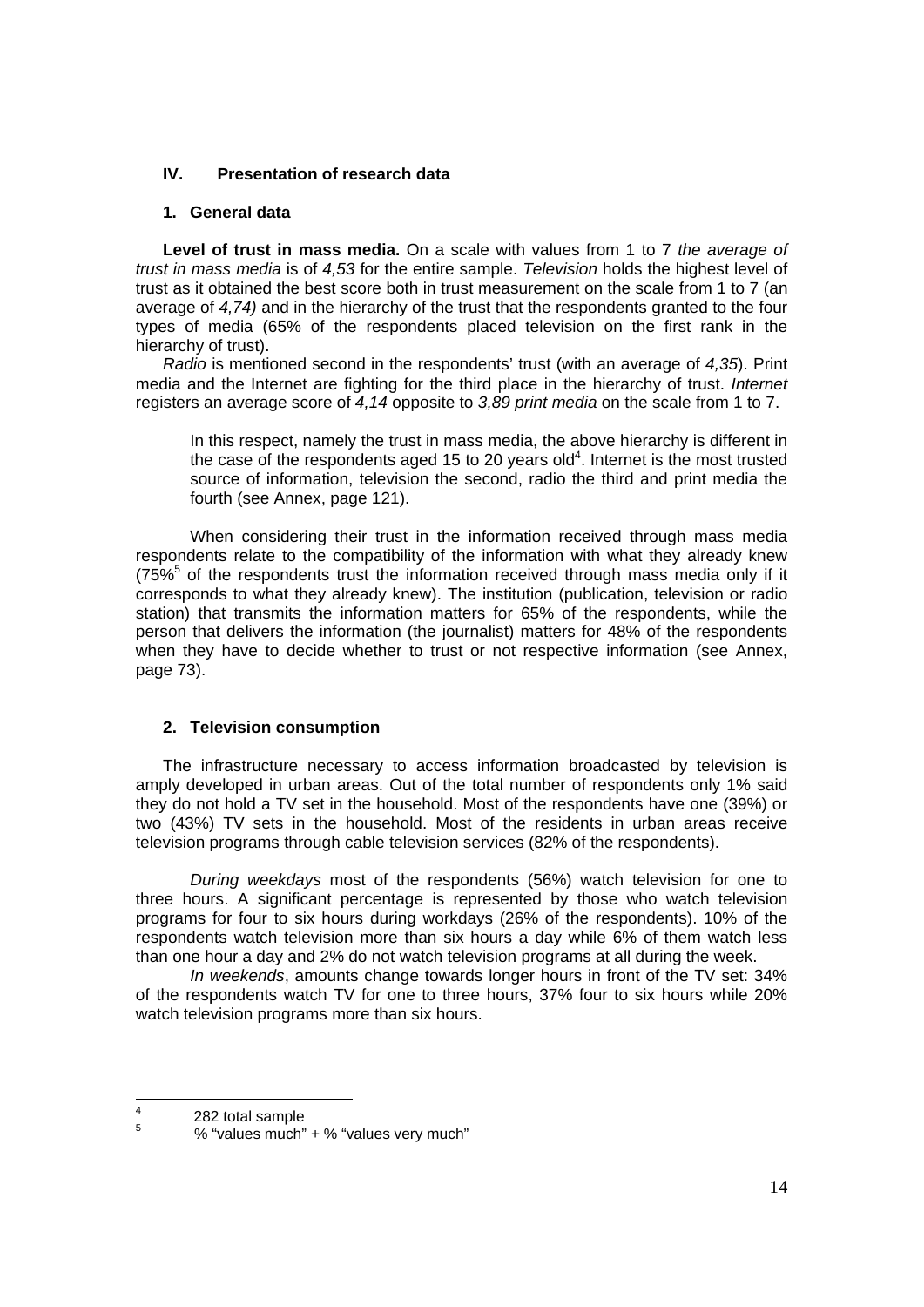In order to make an analysis of the weighting variation of those who consume TV programs to a high degree, we chose to set a four hours minimum threshold of TV viewing in a workday. Thus, *the analysis on social categories* refers to those respondents that declared they watch television programs for  $4 - 6$  hours or over during an ordinary workday.





Regarding the time allocated to watching television during weekdays, the most visible differences related to social categories were noticed in the cases of those delimited by *education level*. Data gathered revealed that respondents with higher education watch less television during a working day.

The respondents who watch television programs *at least four hours daily* are mainly *unemployed individuals*, *household individuals* and *retired people*.

Television remains the main accessed channel for both information and entertainment/recreation. During the week, more than half of the respondents (56%) watch television daily for 1 to 3 hours. During weekends, TV viewing raises (34% watch TV programs for 1 to 3 hours, 37% for 4 to 6 hours).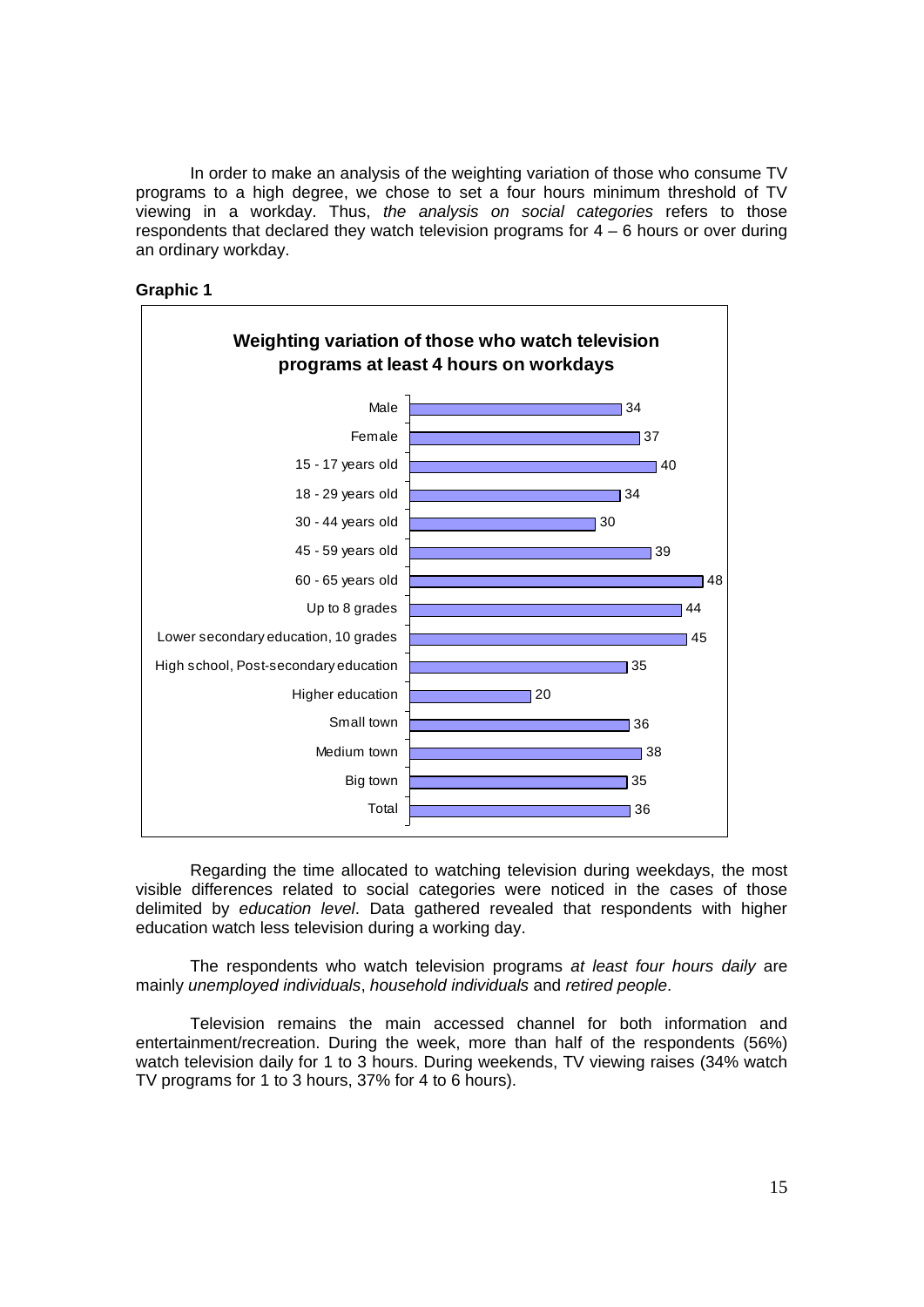*Why do we watch television?* Most of the persons who watch TV programs *prefer* informative programs, films, documentaries and entertainment programs (see Annex, page 41). In fact the respondents said they watch television primarily to *inform themselves* (69%), for *recreation* (54%) and to *spend their leisure time* (41%). We can observe that the latter reason is not necessarily owed to the nature of the programs they watch. It reveals the fact that watching television may be one option to spend time in the detriment of other daily activities.

*Young people aged 15 – 20 years old*. Young people watch television mainly to inform themselves and for recreation (46% information, 43% recreation). When asked about their preferences related to TV programs 84% of the young respondents said that entertainment programs are their favorite.

 The participants in our study said that watching TV does not necessarily constitute a reason to spend time with their family. However respondents said that when they watch information and entertainment programs generally family members are around (see Annex, pages 43, 44).

 In the same time respondents declared that members of their family are their prime interlocutors when debating information received through TV programs. News programs and political debates are debated mainly with family members. Friends come second in place as discussion partners of those respondents who watch TV programs. Respondents usually comment on political debates, entertainment and informative programs with friends. Sports are the only topic that is *mainly* discussed with friends. Neighbors are less represented among the respondents' interlocutors.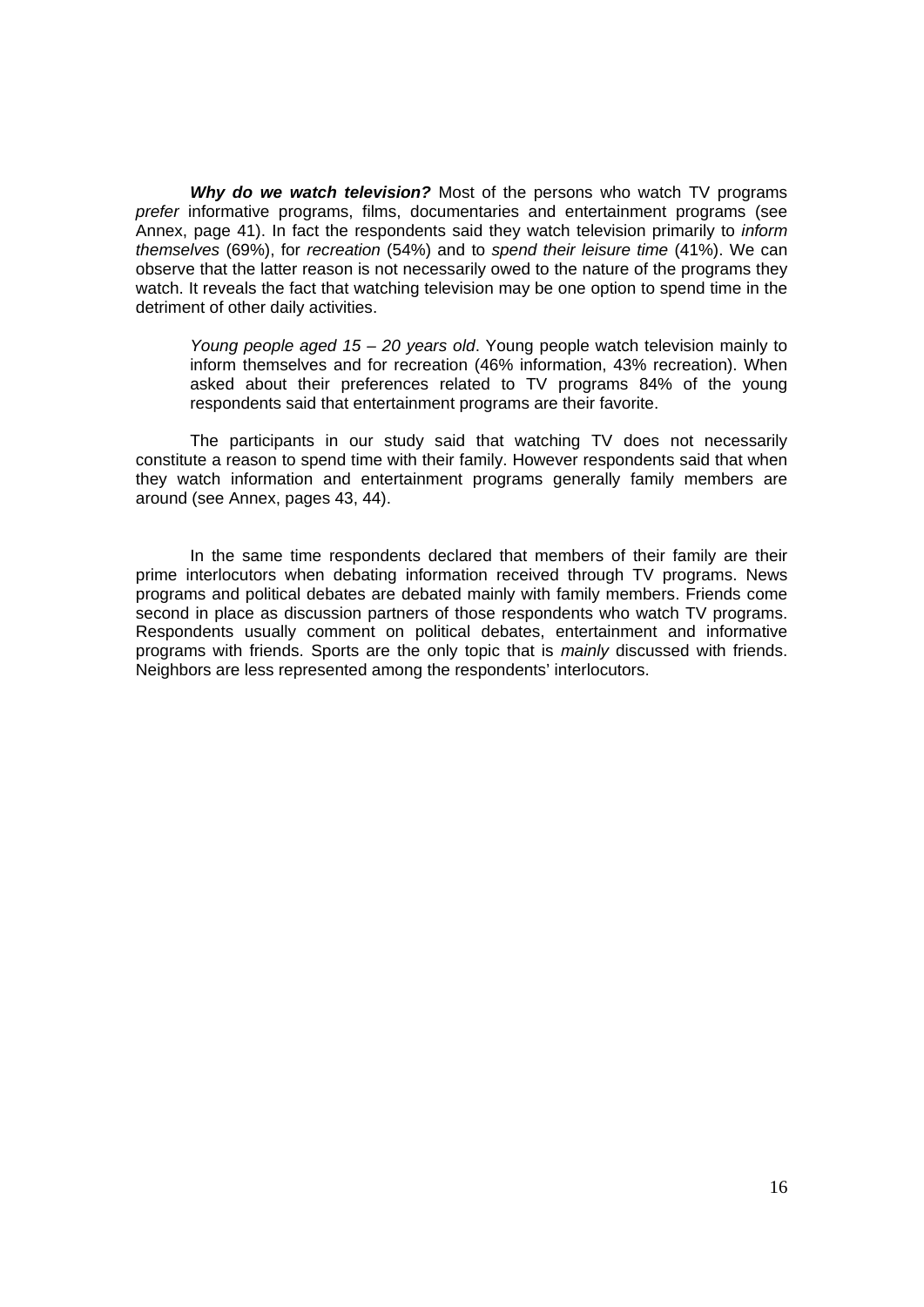## **Table 8. People with whom respondents debate on information received through TV programs**

|                             | with    | with    | with           | with           |
|-----------------------------|---------|---------|----------------|----------------|
|                             | family  | friends | neighbors      | school / work  |
|                             | members |         |                | colleagues     |
| Documentary movies          | 54      | 27      | 3              | 17             |
| Artistic / serial movies    | 53      | 29      | 6              | 15             |
| <b>Cultural shows</b>       | 47      | 24      | $\overline{4}$ | 12             |
| <b>News</b>                 | 64      | 31      | 12             | 23             |
| Political talk-shows        | 55      | 34      | 11             | 26             |
| Reportages                  | 47      | 25      | 8              | 17             |
| Music / entertainment shows | 45      | 31      | 6              | 15             |
| Sport shows                 | 31      | 49      | 13             | 30             |
| Religious shows             | 47      | 14      | 9              | $\overline{7}$ |
| Children shows              | 59      | 14      | $\overline{4}$ | 3              |
| Cartoons                    | 48      | 13      | $\overline{2}$ | 3              |

*Reading key*: 54% of the respondents comment on the information from documentary movies with family members.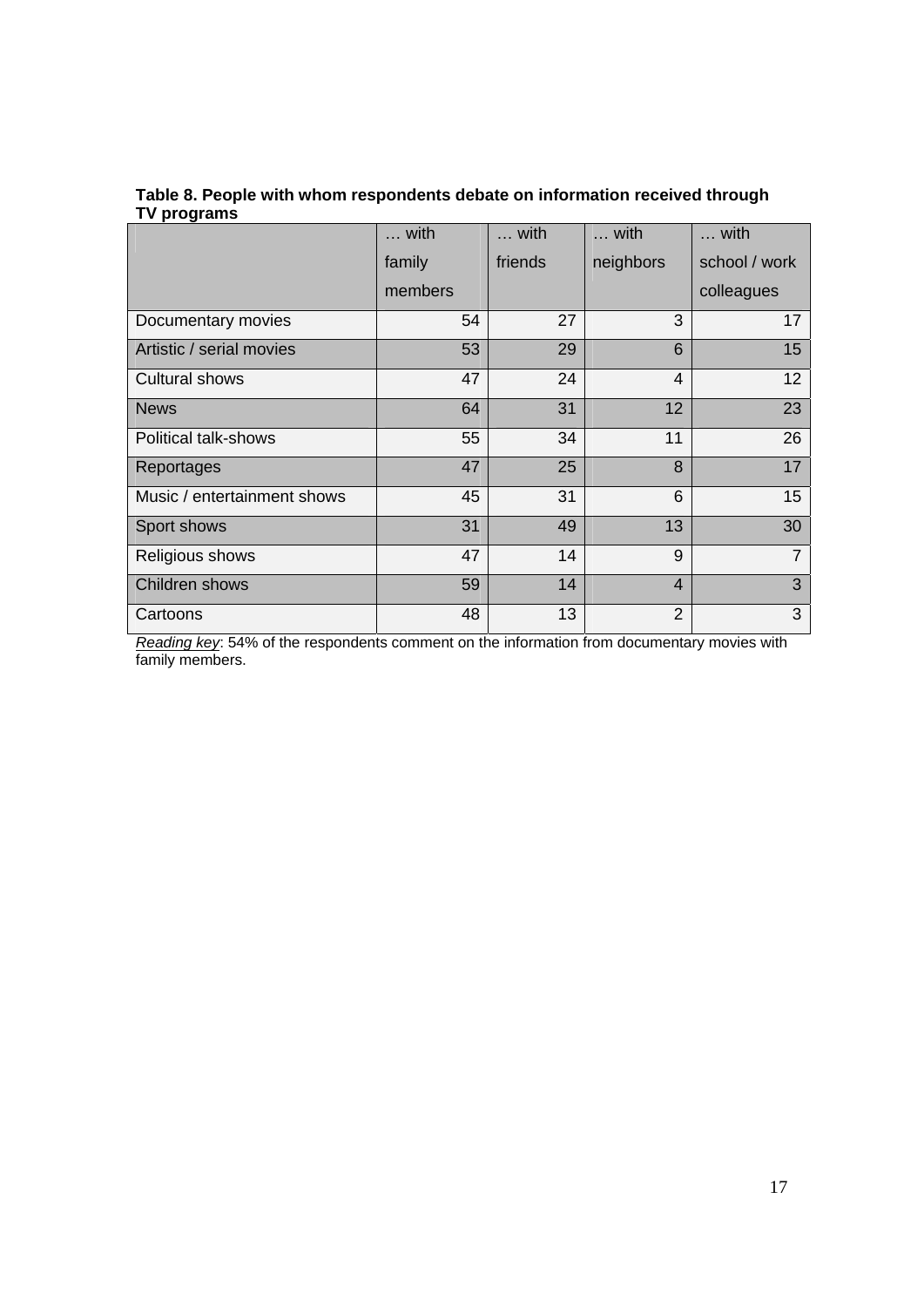#### **3. Radio consumption**

Though less present in the urban households than the TV set, radio is still widely spread. More than three quarters of the respondents (79%) said they own at least one radio within the household.

 The largest amount of the respondents (36%) said that *they do not listen to the radio at all* on a workday. 22% listen to the radio *less than one hour* on a workday, while 24% said that they listen to the radio for *1 to 3 hours* on a workday. The smallest amount was registered among those respondents who declared that they listen to radio programs *for 4 to 6 hours*, respectively *over 6 hours* on a workday (8%, respectively 10% of the respondents).

 In order to analyze the weighting variation of the respondents having a high radio consumption, we acted in a way similar to the one applied to television consumption. We established a four hours minimum threshold of listening to the radio per working day. Thus, the analysis on social categories refers to those respondents who declared that they listen to the radio for  $4 - 6$  hours or over on an ordinary workday.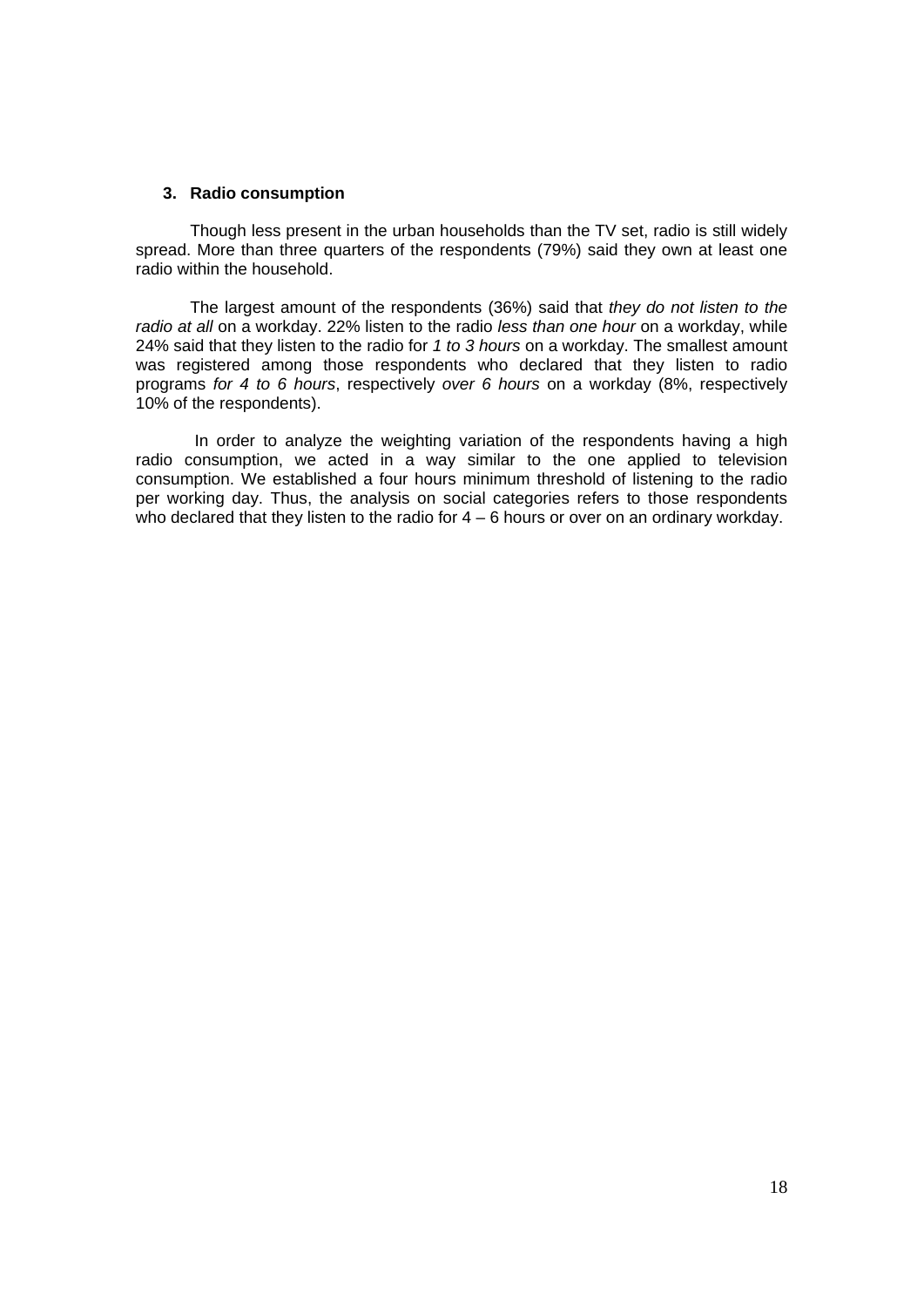#### **Graphic 2**



The differences between the categories pointed out here are minor in what concerns the radio consumption. Small variations can be noticed at *age* level (a lower consumption among young people) and at *the education* level (a higher consumption among those with higher education).

*Why do we listen to the radio?* The first three reasons to listen to radio programs as identified by the respondents are similar to those motivating them to watch TV programs: "to inform myself / to find out new information", "for recreation", "for spending leisure time". The respondents that listen to the radio mainly prefer *the music and entertainment* programs (88%) and *news bulletins* (73%). Most of the listeners listen to these programs alone, and not together with their family or friends (see Annex, page 54).

*Young people aged 15 – 20 years old*. If for youngsters the first reason to watch TV is "information" (admittedly only 3 percentages away from the second reason "recreation"), in the case of radio, the young respondents identified the same reason for the first two places – "for recreation" (53% ranked it on the first place, 34% ranked it on the second place). "To spend leisure time" is the third reason for which the young respondents switch on the radio. However, along the need for recreation, some 34% of the respondents indicated information as the first reason to listen to radio programs (see Annex, page 107).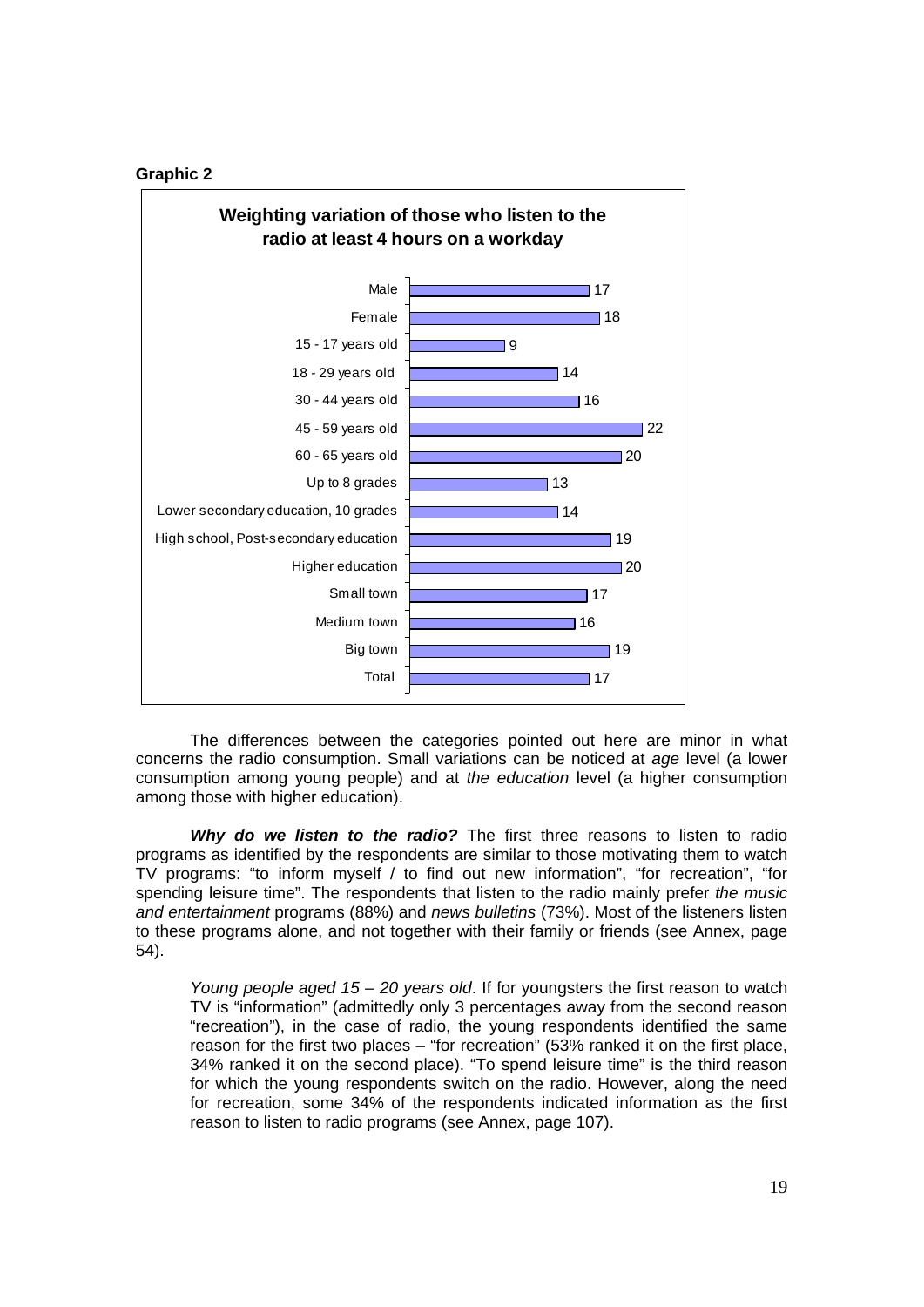*Family members* are the first persons with whom respondents comment on the information received through radio programs, and *friends* are the second category of interlocutors for the political debates.

|                       | with family<br>members | with<br>friends | with<br>neighbors | with school /<br>work<br>colleagues |
|-----------------------|------------------------|-----------------|-------------------|-------------------------------------|
| Reportages and        | 45                     | 24              | 8                 | 23                                  |
| documentaries         |                        |                 |                   |                                     |
| Radio drama           | 31                     | 22              | 8                 | 17                                  |
| Music / entertainment | 27                     | 23              | $\overline{4}$    | 18                                  |
| <b>News bulletins</b> | 48                     | 24              | 9                 | 24                                  |
| Political talk-shows  | 44                     | 33              | $12 \overline{ }$ | 27                                  |
| Children programs     | 47                     | 7               | 2                 | 8                                   |

**Table 9. People with whom respondents debate on the information received through radio programs** 

*Reading key*: 45% of the respondents comment on the information from reportages and documentaries with family members

 More than half of the listeners (61%) listen to the radio at home, 17% at work, 11% always when they are driving.

## **4. Radio and TV News Consumption**

News programs are pursued to a high degree both on radio and television. 96% of the respondents who watch TV, and respectively 73% of the radio listeners watch / listen to the news. We tried to find out the criteria on which radio listeners and TV viewers select the news programs they consider useful to them.

*Characteristics of the favorite news programs*. For 62% of the respondents *accuracy of the news stories* is the main criteria to choose a news program or another. The *up-to-date characteristic of the news* stories represents the second important criteria for 26% of the respondents. The *presentation of solutions* within the materials that report on issues related news stories is the third important criteria for 12% of the respondents. *Editorial independence of the news room* is, at its turn, important for part of the respondents. Furthermore in order to consider a news program useful for them 19% of the interviewed individuals said that *absence of political control* is the second important criteria along with the up-to-date characteristic of news stories.

## *Diversity of information sources and ability to react to biased information.*

*Television*. 26% of those who watch television pursue the news programs of a single television channel while 70% watch the news programs of two or more television stations. 68% of the respondents that watch news programs on multiple TV channels *noticed differences* between the information presented in the news programs of various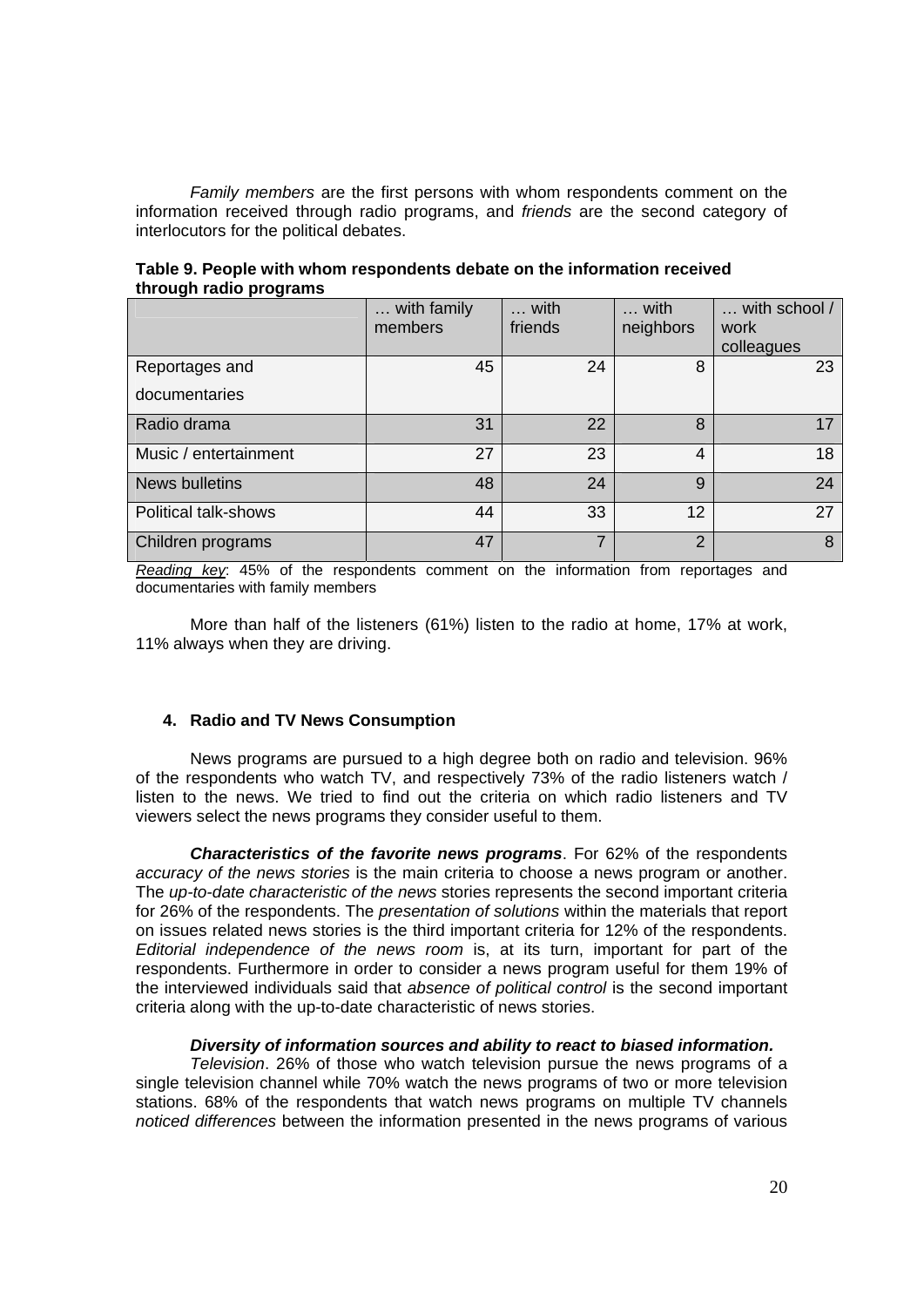TV channels. However, out of the respondents who noticed inaccuracies, only 27% are active consumers and try to corroborate the information with other sources. The majority of respondents (36%) disregards them or chooses the information from their favorite TV channel (35%) (see Annex, pages 45, 46).

*Young people aged 15 – 20 years old*. A smaller part of the young respondents watch the news programs of two or more television channels (48% up against 70% of the respondents from the total sample who watch TV). 63% of the young people who watch the news on multiple TV channels said that sometimes they noticed differences between the information presented on the news of various TV channels. 28% try to corroborate the information with other sources, 39% disregards them and 33% choose the information presented on their favorite channel (see Annex, pages 102, 103).

*Radio*. Most of the radio listeners (64%) listen to the news of a single radio station, 16% of two radio stations, and 11% listen to no radio news programs (see Annex, page 58). Half of the respondents that listen to the news of multiple radio stations (50%) noticed *differences between the information* presented in the news programs of various radio stations. 31% of them tried to corroborate the information with other sources. 48% of the respondents disregard them, while 20% choose the information from their favorite station.

*Attention paid to the news content*. Out of those who watch *TV news programs*, 35% are close to the TV paying full attention to the content of the news stories, they do not engage in any other activity at the same time. The rest of them do something else while TV set is switched on at various degrees: 13% very often, 28% often, 24% rarely. Most of the respondents said they eat (30%), others do housework – cooking (21%), cleaning (19%) or work on the computer (12%). The percentage of those who use the computer while watching news programs increases among the respondents aged 15 – 20 years old (31%). (see Annex, page 104).

 Over 80% of those who listen to *radio news programs* develop other activities at the same time (45% very often, 38% often). The characteristic of the radio – that of companion of daily activities – may justify the increased percentage and diversity of activities: "cooking" (20%), "working for office / school" (20%), "driving" (17%), "cleaning" (14%), "eating" (14%), "reading", "working on the computer", etc. (see Annex, page 60).

#### **5. Print media consumption**

A quarter of the participants in the study said they read print media *almost everyday* (26% of the respondents). Other 25% affirmed that they access print media once or twice a week. 8% of the respondents declared they read newspapers or magazines twice or three times a month while 14% read more rarely than this. A significant amount of the participants in the interview (26%) said they do not read print media at all (see Annex, page 62).

 Most of the print media readers consult the *printed editions* of the publications (81%), while 10% of these read the newspapers or the magazines on the *Internet*. 9% access the information in the newspapers equally from the printed version and online.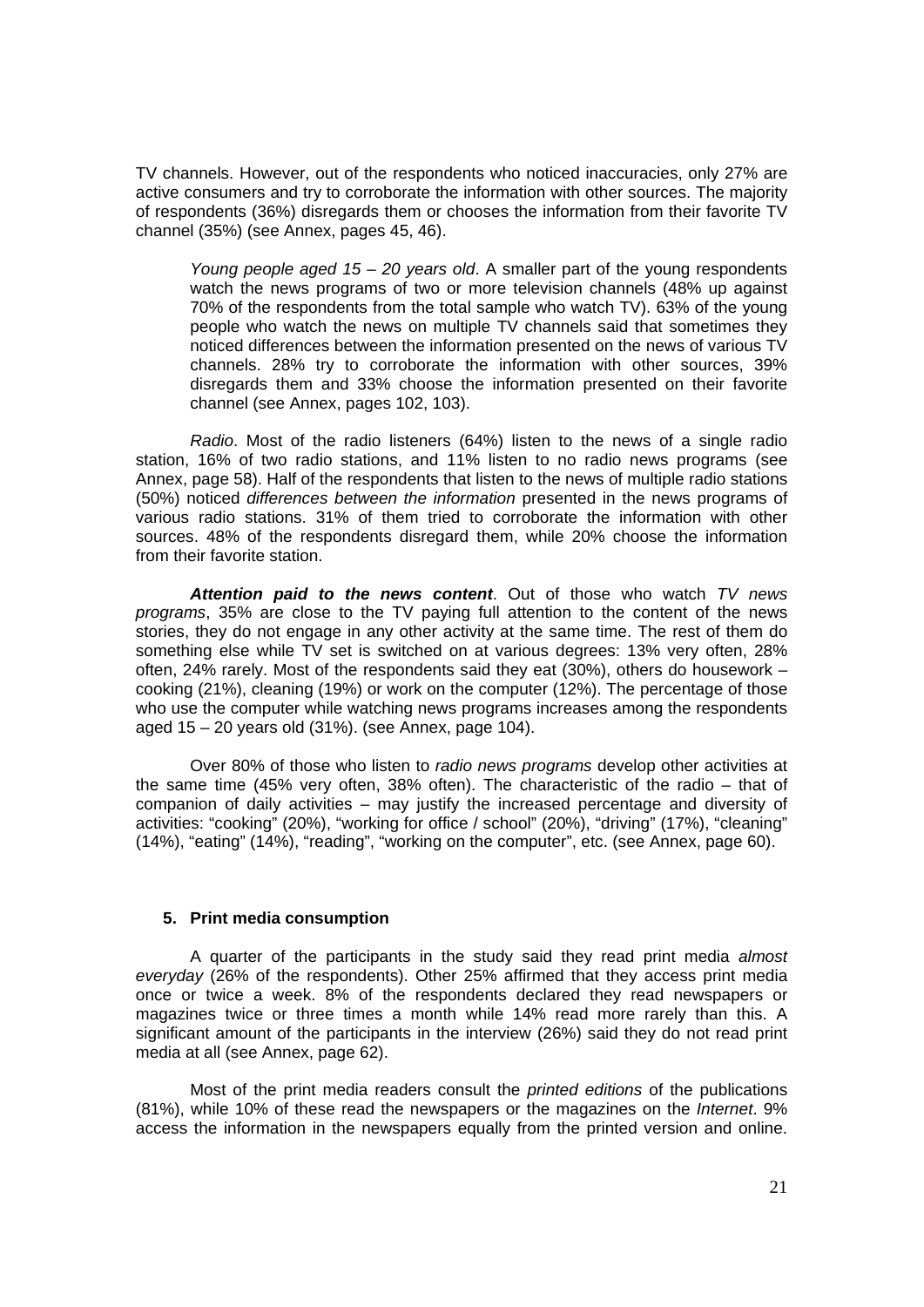Even if the percentage of those who read publications in their printed format is hig as compared to those who read the press online, the *budget allocated to buy newspapers and magazines* is reduced. 17% of the newspapers readers said that they do not buy any publication, 53% said that they pay up to 10 lei (approximately 3euro $^6$ ) monthly to purchase publications, while only 10% of the readers have a subscription to a newspaper or a magazine.

*Young people aged 15 – 20 years old*. As it was concluded from the young respondents' answers, they tend to access print media in its printed format: 58% of the respondents aged  $15 - 20$  years old read the publications in print,  $21\%$ read it equally in print and on the Internet and 21% read the electronic editions of the newspapers and the magazines.

*Why do we read the print media?* In principle newspapers and magazines are accessed for i*nformation* (82% of the print media readers ranked this reason on the first place), for *recreation* (50% chose this reason for the second place) and to "*spend leisure time*" (33% of the respondents ranked this reason on the third place). The respondents' forth reason to read print media is related to their interaction with family members, friends and colleagues. For 30% of the respondents information received through newspapers and magazines constitutes material for discussions with family members, friends and colleagues.

*Young people aged 15 – 20 years old*. The reasons indicated by the young people in reference to radio and TV consumption are more related to recreation and entertainment rather than information which was the first reason indicated by the respondents from the total sample to access radio and TV programs. Regarding the *print media consumption*, the young respondents said they read newspapers and magazines mainly *to inform themselves* (reason ranked on the first place by 78% of the respondents). For 47% of the respondents the second reason to access print media is *recreation*; *spending leisure time* is the third reason for 36% of the respondents (see Annex, page 113).

|                      | with family<br>members | with<br>friends | with<br>neighbors | with school /<br>work<br>colleagues |
|----------------------|------------------------|-----------------|-------------------|-------------------------------------|
| <b>Politics</b>      | 27                     | 18              | 5                 | 19                                  |
| Social               | 36                     | 21              | 6                 | 18                                  |
| Lifestyle            | 25                     | 23              | 4                 | 19                                  |
| World news           | 19                     | 15              | 3                 | 13                                  |
| <b>Cultural news</b> | 18                     | 11              | $\overline{2}$    | 10                                  |
| <b>Sports</b>        | 16                     | 26              | 5                 | 19                                  |
| Useful information   | 31                     | 15              | 5                 | 15                                  |

**Table 10. People with whom respondents debate on the information present in the news programs** 

*Reading key*: 27% of the respondents comment on politics with family members

 $\overline{a}$ 

 $6$  The average price of a daily newspaper in Romania is 1 leu (RON) = approximately 30 cents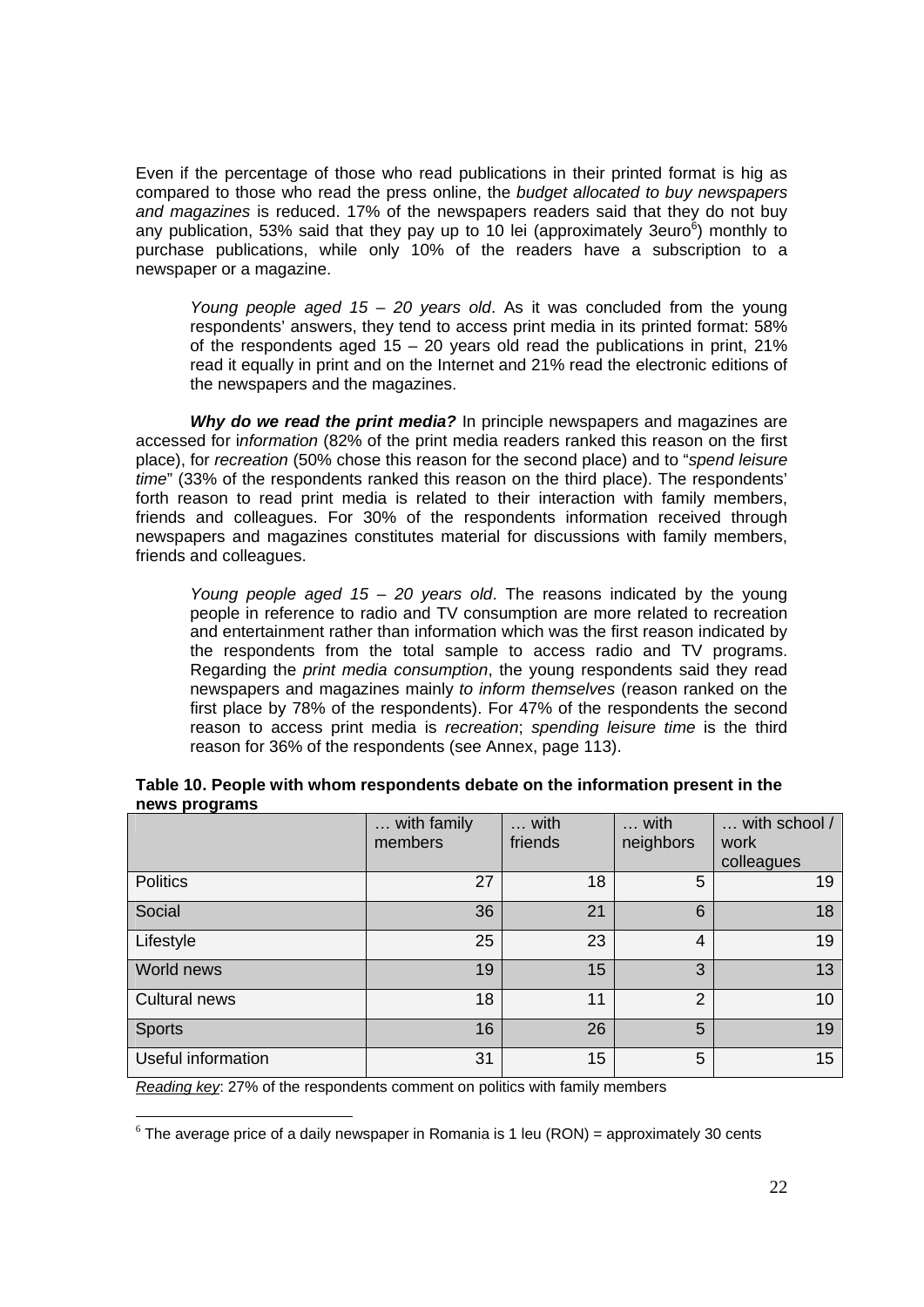*Family members* are most often the respondents' discussion partners when it comes to exchanging opinions on the social information received from the media, on daily current events and politics. Information from sports is rather commented with *friends*, while information related to lifestyle is discussed with both family members and friends or school/work colleagues.



**Graphic 3** 

As it results from our study, the print media consumption differs between the social categories that we could mark out by gender, age, education or residential areas. Thus, *those who read print media almost daily* were better represented among men (30% up against 22% among women) as well as among the residents of big cities<sup>7</sup>. The most important difference in this respect is to be observed among the categories delimited by *education level*. Respondents with higher education are better represented among print media consumers (45% up against 13% among those who have graduated up to eight grades).

 $\frac{1}{7}$  Cities were divided in three categories by the number of residents – small towns (between 10 and 49 thousands residents), medium towns (between 50 and 199 thousands residents) and big towns (200 thousands residents and over).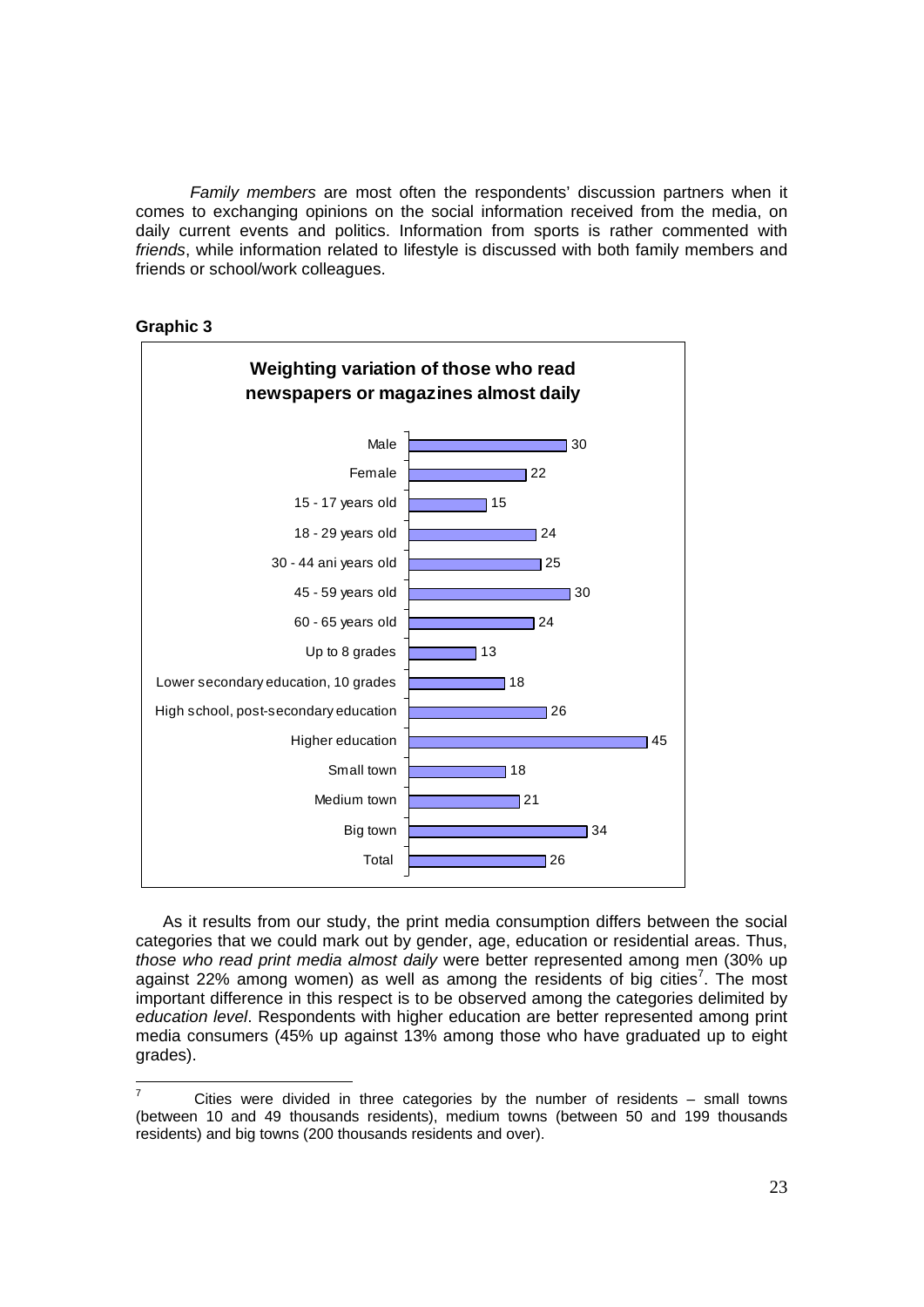*Diversity of the information sources*. Most of the newspapers or magazines consumers (66%) read only one publication on an ordinary day. 17% read two publications, and other 15% read three or more publications daily. Small differences in what concerns the diversity of the print media consumption can be noticed between social categories delimited by education level. The print media consumption tends to be more homogenous among the respondents with lower education.

Almost two quarters (63%) of *those who read the articles of multiple publications on an ordinary day* said they noticed differences between the information published in these publications. This fact does not necessarily stimulate a desire to verify the information that is being contradicted in different publications – 34% of the respondents that notice differences between the information presented in various publications disregard them, and 28% of them choose to believe in the information published by their favorite publication*. 37%* of those respondents that notice differences said they take action and try to verify inconsistent information with the one published by other publications.

## **6. Consumers' preferences on print media, radio and television news content**

In what concerns their *preferences regarding the print media content* the respondents who read newspapers and magazines said that most often they prefer social information (24%). 19% of the respondents said they prefer the information on *lifestyle*, while 17% prefer *sports* and *daily current events*.

The *cultural and world news* were less identified on the preferences list of the respondents.



**Graphic 4. Which type of newspaper do you prefer? The one that contains more …**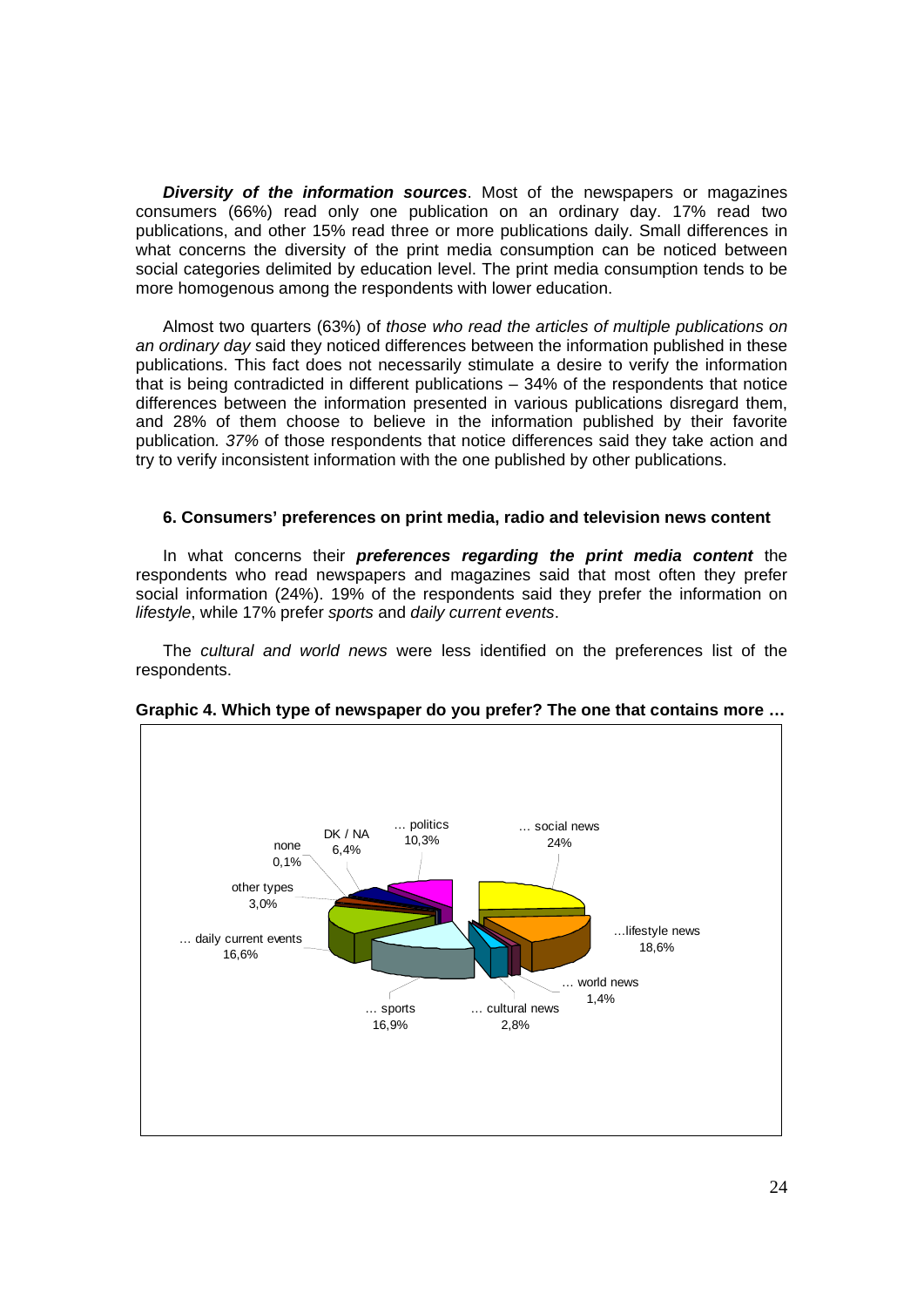As with regard to the *radio and television news content* approximately 70% of the respondents said they generally watch *social* news stories (education, health, etc.) and weather forecast. 44% of the respondents declared they look for s*ports news* (45%) and *news reporting on events in people's life*, around 41% watch *world* and *lifestyle*  news, while approximately 39% of the respondents watch news stories on *politics*.





*Youngsters aged 15 – 20 years old*. The young people prefer those publications that include primarily *sports news* (34% of the young respondents), then *lifestyle news* (32%) and *daily current events* (14%). The other types of news (politics, cultural news, world news) are represented in a small degree in the youngsters' preferences, with values between 1% and 3% (see Annex, page 113).

As with regard to *the radio and television news content*, 50% of the respondents aged 15 – 20 years old said they usually watch sports news, other 50% the *weather forecast*. 45% of the young respondents stated they watch news on *lifestyle* and 42% indicated the news stories on social issues (see Annex, page 116).

When asked which **TV content** they find **most "disturbing"** 23% of the respondents indicated the *commercials*. *Violence and aggression* were pointed out in this context by 12% of the respondents while 3% of the respondents said they find disturbing the *news reporting on murder cases*. Sometimes the content of the *political debates* is considered disturbing (approximately 5% of the respondents indicated this content as disturbing for them).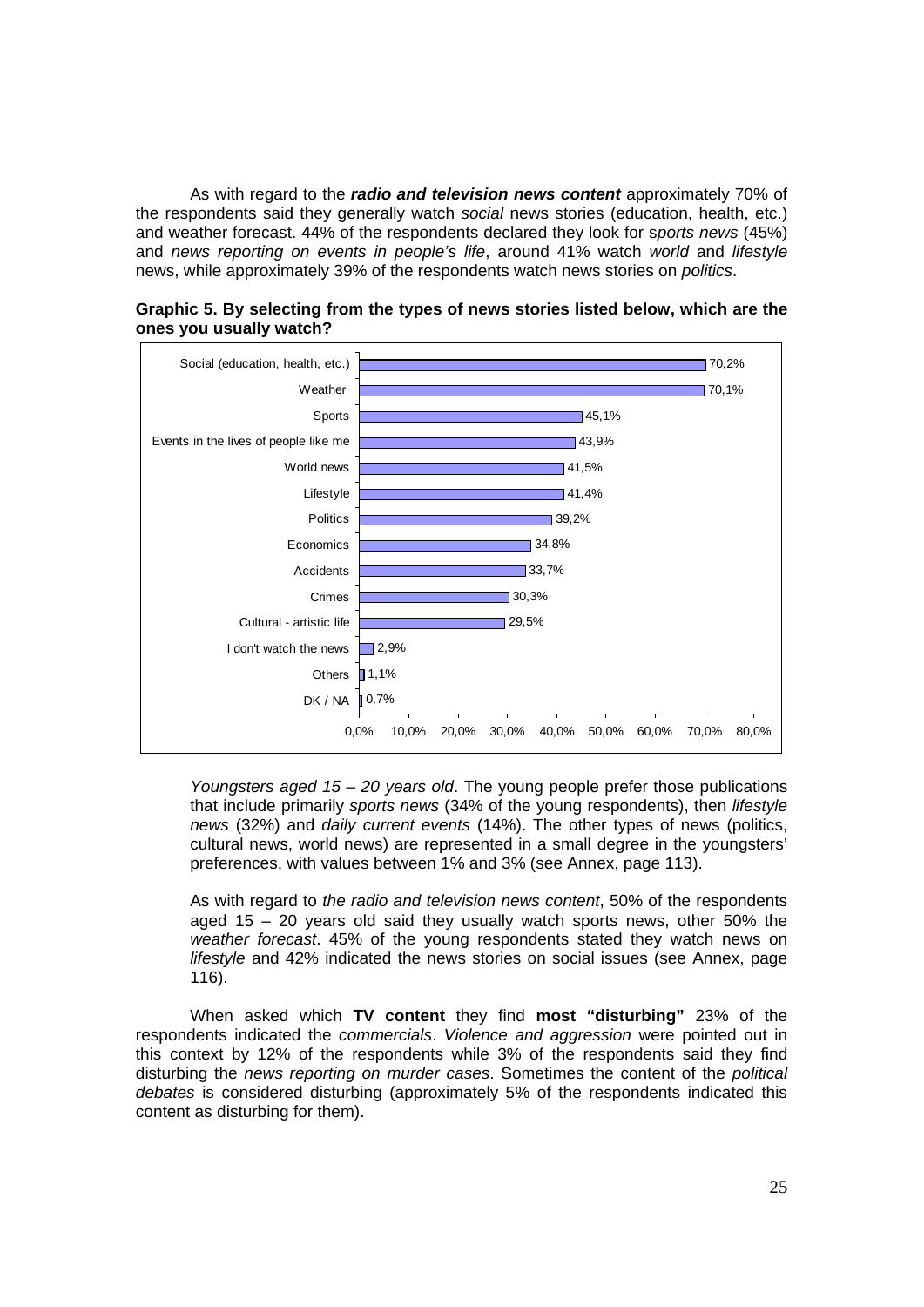Respondents were asked to evaluate various types of events and information as being presented "too often" or "too rare" in mass media. Below we present a synthesis of the consumption preferences related to the media content as resulted from this evaluation.

|                                              | <b>Too often</b> | <b>Too rare</b> | <b>Neither too</b> |
|----------------------------------------------|------------------|-----------------|--------------------|
|                                              |                  |                 | often nor too      |
|                                              |                  |                 | rare               |
| Events related to celebrities' private life  | 62               | $\overline{4}$  | 29                 |
| Events in ordinary people's private life     | 8                | 52              | 36                 |
| Events in politicians' private life          | 68               | 6               | 24                 |
| Events related to the cultural–artistic life | $\overline{7}$   | 39              | 47                 |
| Political events                             | 70               | $\overline{4}$  | 22                 |
| Events in sports                             | 36               | 15              | 45                 |
| <b>Economical events</b>                     | 10               | 28              | 54                 |
| Political events from abroad                 | 18               | 19              | 58                 |
| Information on public administration's       | 10               | 39              | 40                 |
| activity                                     |                  |                 |                    |
| Information on natural disasters             | 21               | 20              | 55                 |
| Information on Romanians living abroad       | 11               | 39              | 44                 |
| Accidents (cars, work, etc.)                 | 70               | 5               | 22                 |
| <b>Crimes</b>                                | 64               | 10              | 23                 |
| Corruption cases                             | 33               | 39              | 25                 |

## **Table 11. How often or how seldom do you think the following types of information are present in mass media?**

*Reading key*: 62% of the respondents declared that information on events related to celebrities' private life are presented too often in mass media.

On the one hand, information on accidents and crimes, events related to politicians and celebrities' private life and political events were evaluated by the respondents as being presented *"too often"* in mass media. On the other hand, the respondents considered events related to the life of ordinary people, information on Romanians living abroad and that on the activity of the public administration to be presented *"too seldom"* in mass media.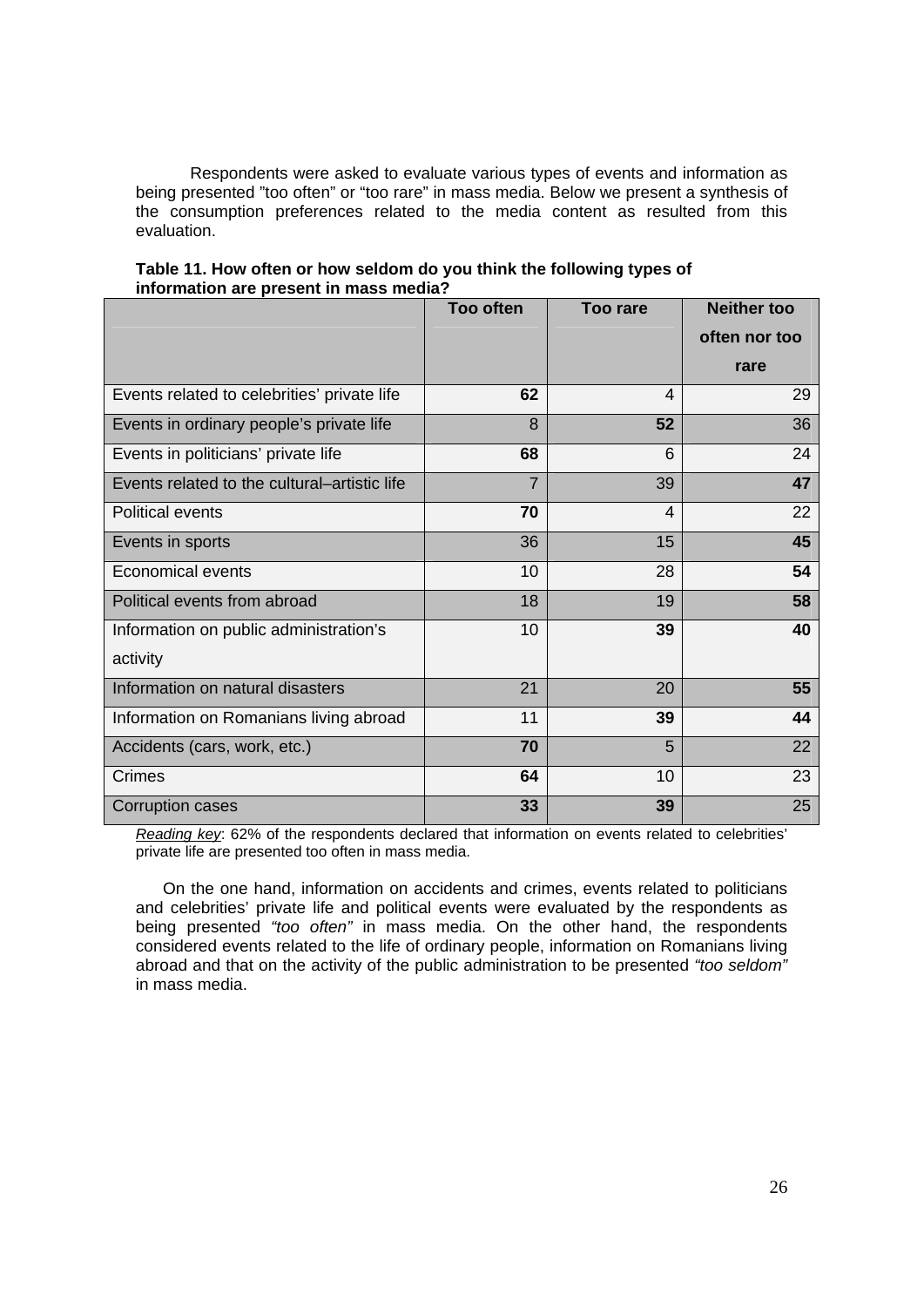#### **7. The Internet**

47% of the respondents that are computer users stated that they have an Internet connection at home. In addition 47% of the respondents said they used the Internet in the last three months. The majority of those who browsed the Internet in the last three months (almost 83%) did it at home. 66% went online *daily*, which shows an advanced consumption among the Internet users. The amount of time spent on the Internet tends to get bigger. Out of the total number of those who used the Internet at least one or two times a week, 29% browse it approximately 1–2 hours per day and 24% browse it around 3–4 hours per day (see Annex, pages 74-76).

*Young people aged 15 – 20 years old*. In what concerns the young respondents, the percentages in this respect are higher. 87% of the young respondents used the Internet in the last three months and more than 70% browsed the Internet on a daily basis. In what concerns the place from where young people accessed the Internet, 81% of the young respondents said they went online at home, 29% in school / faculty and 19% at relatives/friends/acquaintances house.

*Getting informed, online social interaction and entertainment* (in this order) are the main reasons for which respondents access Internet. This is also noticeable in the types of websites accessed by the respondents in the last three months. The majority of accessed Internet pages have an informative nature ("they contain useful information for various projects", "they include information from various scientific fields", "newspapers' websites", "websites including useful information", etc.). Internet pages leading to various forums and discussion groups and websites with access to online games follow to the ones providing information (see Annex, page 77).

*Young people aged 15 – 20 years old*. Young respondents that used the Internet in the last three months accessed mainly Internet pages that facilitate communication between users and the ones that provide online games. Nevertheless, if cumulated, the websites with an informative character hold a higher percentage than the entertainment ones (see Annex, page 120).

The Internet users' level of trust in online content depends as well on their ability to critically assess the messages they receive online. To what extent does the source (institution/owner), author of the text and/or the text itself matter when people try to evaluate the credibility of online information? The respondents tend to relate to the text itself and less to the elaboration process behind the messages that determines their nature. The author of a message or the owner of the dissemination channel matter to a smaller extent in the evaluation of trust (see Annex, pages 78-79).

Generally, most of the respondents agree to a small or very small degree with *censorship on the Internet* or they consider that it should not exist at all. Cumulated, the percentage of the respondents holding such opinion is of approximately 45% (see Annex, page 79).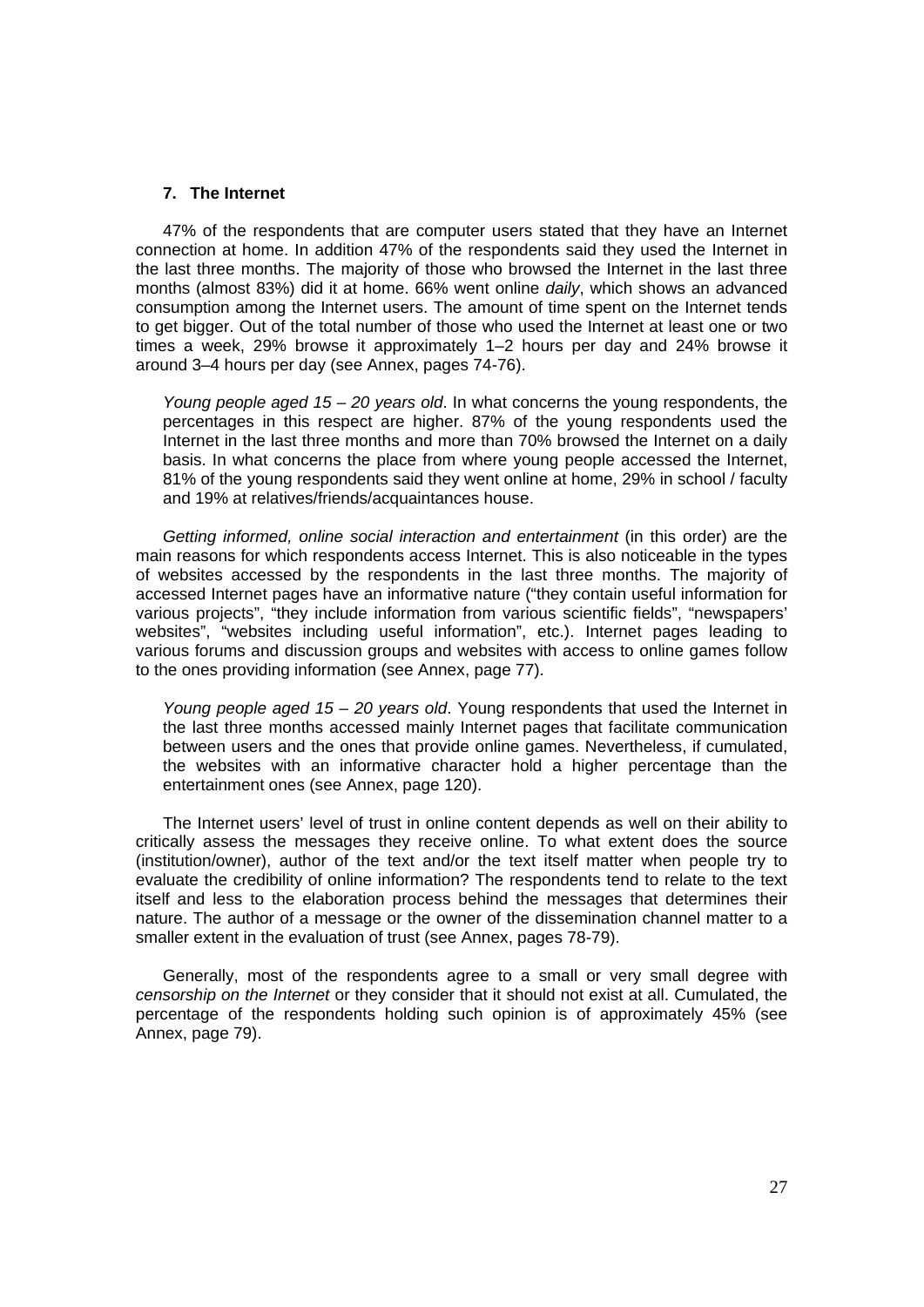#### **8. Participative patterns and mass media**

 The emergence of the Internet offered media consumers the opportunity to interact with content producers and even to contribute with content. Previous to the advent of the Internet, the interactivity resumed mainly to sending letters to the editorial room or to the practice of calling during radio / TV shows. The Internet contributed to the transformation of the media consumer into an individual who not only receives messages through mass media, but also produces messages in various ways (active consumers on publications' forums, transmitters of messages on online discussion groups, etc.).

 From this point of view we tried to observe the participative pattern of the respondents to our questionnaire. When asked about their own ways of interaction with mass media, 7% of the respondents said they called during a program and 5% declared that they wrote a message on the online forum of a television network. Over half of the respondents (61%) preferred not to answer to this question and 22% stated that they did not interact with mass media in any of the ways mentioned in the multiple answer question (see Annex page 88).

*Young people aged 15 – 20 years old*. According to their answers, young people do not interact with various mass media more than the respondents in the total sample do: 9% of the young respondents wrote a message on the online forum of a television network and 5% called on a show (see Annex page 127).

#### 9. **Perceptions on mass media influence**

 In order to determine a certain level of media literacy and critical consumption of media messages in Romania, we considered necessary to find out the extent to which the public is aware of the influence mass media may have on media consumers. First of all participants in our study were asked on their opinion regarding *the influence that mass media may have on opinions, attitudes and behaviors of those around them.*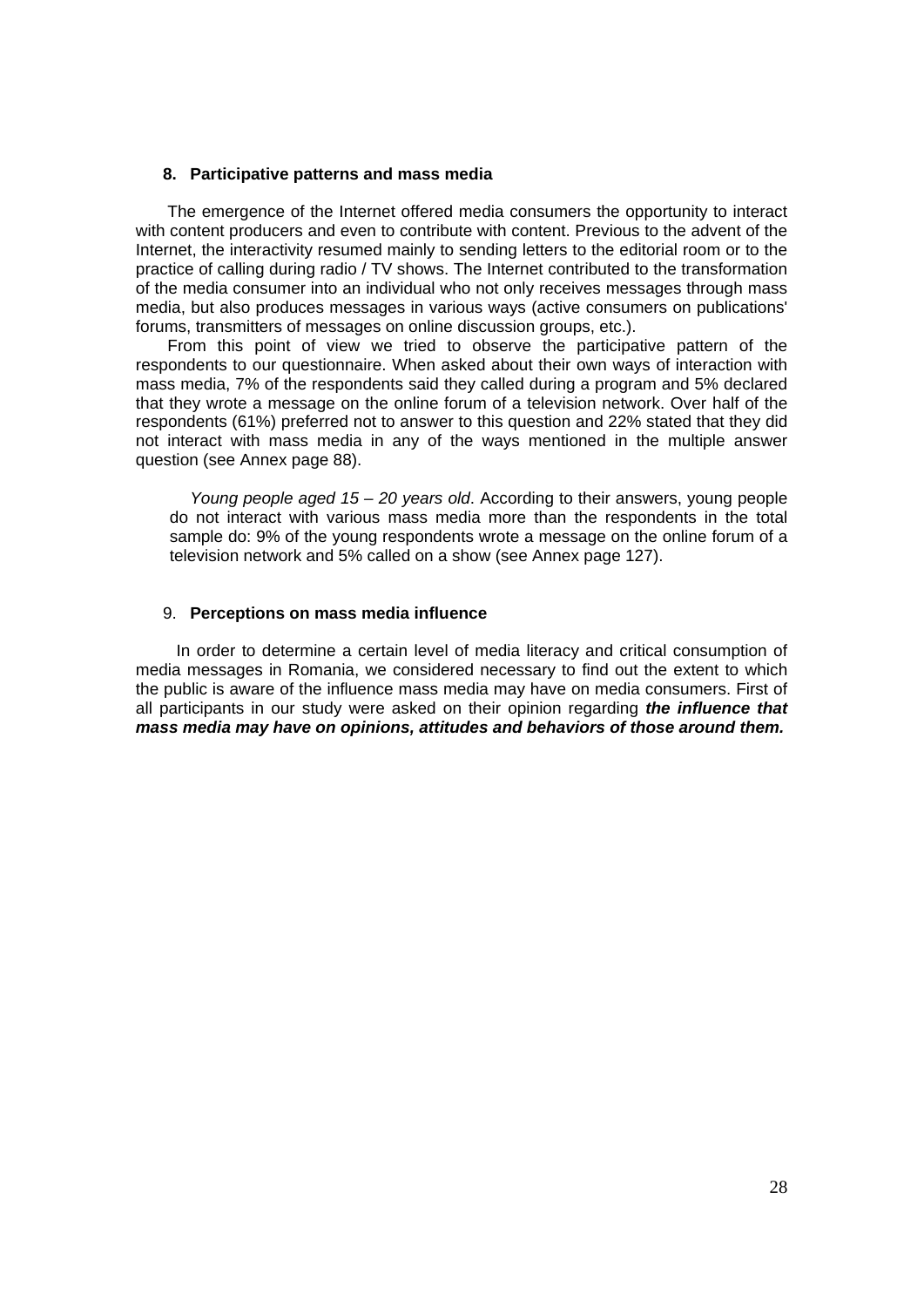



*Reading key*: the data presented in the graphic represent Indices of Dominant Opinion calculated for each item. The index of the Dominant Opinion can have values from -100 to +100, the negative values indicate a rejection of the statement comprised in the item, and the positive ones indicate an approval of the respective statement. The closer the Index of the Dominant Opinion is to a value of +100 the more the respective opinion is shared by the population.

The data presented above show the existence of a great agreement at the reference population's level concerning the influence that *violent content presented in the news programs or in films* may have on the media consumers. In the respondents' point of view, news stories on politicians and journalists' judgments on certain political figures have a smaller degree of influence on people's opinions and behaviors, while politicians' performances in talk-shows are perceived as almost insignificant as related to the influence mass media may have on individuals.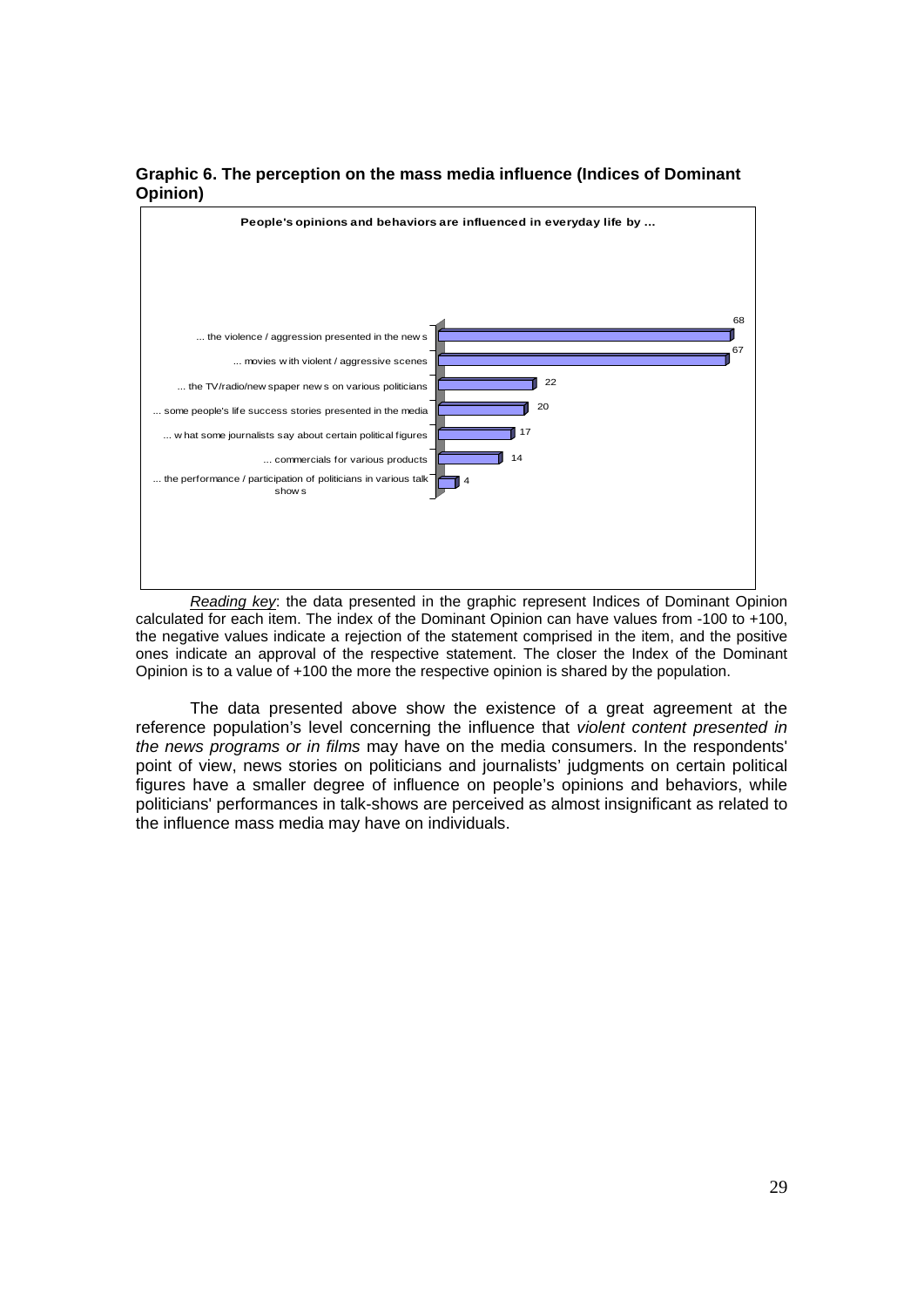

## **Graphic 7. The perception on mass media influence (15 – 20 years old) (Indices of Dominant Opinion)**

*Reading key*: the data presented in the graphic represent Indices of Dominant Opinion calculated for each item. The Index of the Dominant Opinion can have values from -100 to +100, the negative values indicate a rejection of the statement comprised in the item, and the positive ones indicate an approval of the respective statement. The closer the Index of the Dominant Opinion is to a value of +100 the more the respective opinion is shared by the population.

*Young people aged 15 – 20 years old*. Among the young respondents, a similar agreement level can be noticed with regard to the fact that violence presented in the news programs or in the movies may have an influence on people. As compared to the total sample opinion, young respondents rather express their disapproval concerning any influence as exerted by politicians' performances in talk shows.

If the respondents perceived a certain degree of mass media influence on other people, they did not have the same opinion when asked about the *mass media influence on their own opinions and behavior.* 74% of the respondents said they had not thought about the influence mass media may have had on their own opinions and behavior. 26% of the respondents that affirmed they have thought about such an influence rather disagreed that any of the content mentioned in the multiple answers question may have an influence on their own opinions and behavior (see table below).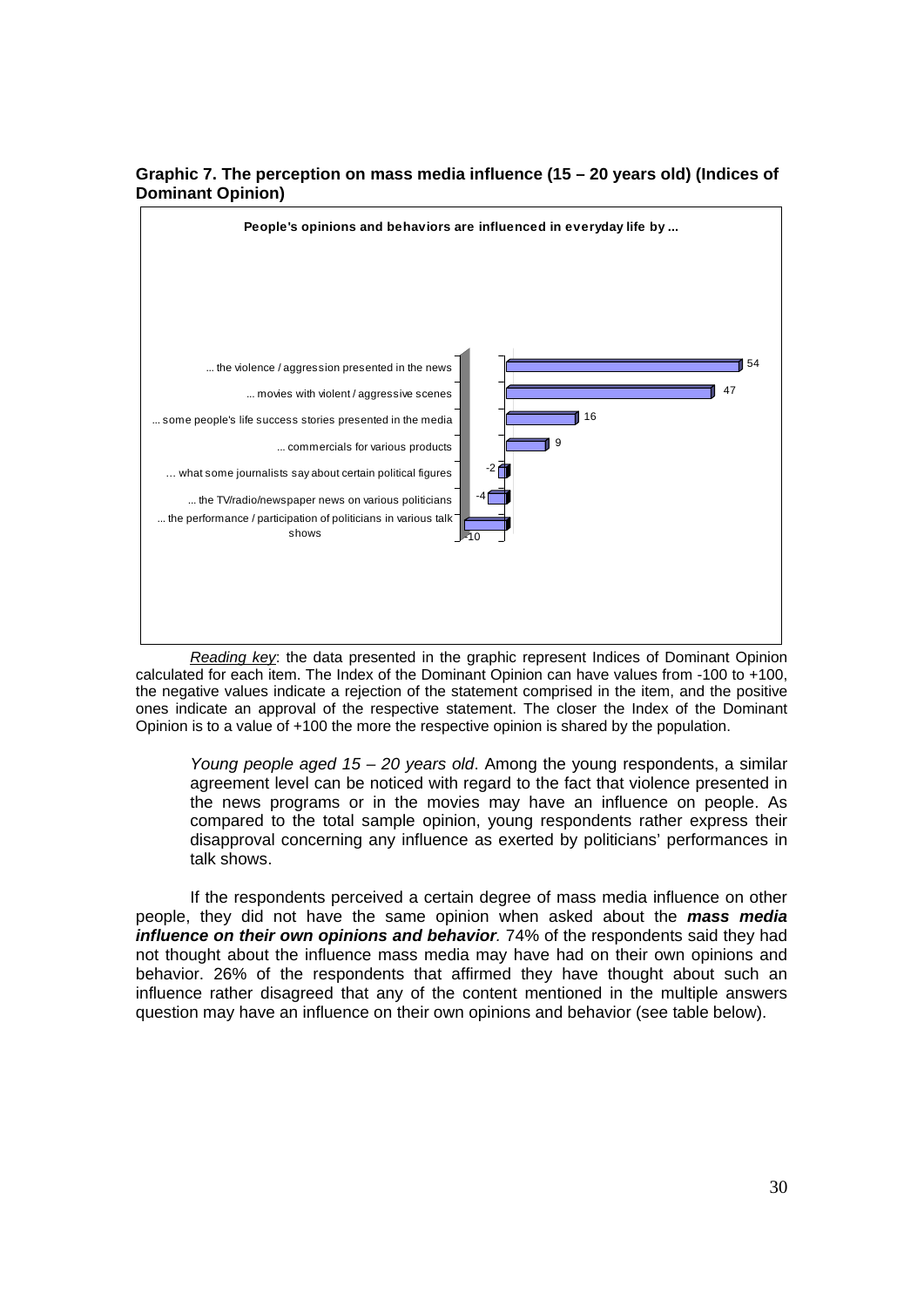

## **Graphic 8. The perception on mass media influence on respondents' own opinions and behavior (Indices of Dominant Opinion)**

*Reading key*: the data presented in the graphic represent Indices of Dominant Opinion calculated for each item. The Index of the Dominant Opinion can have values from -100 to +100, the negative values indicate a rejection of the statement comprised in the item, and the positive ones indicate an approval of the respective statement. The closer the Index of the Dominant Opinion is to a value of +100 the more the respective opinion is shared by the population.

The respondents<sup>8</sup> rather disagree with the statement that violent content present in the news programs or in the movies may influence their own opinions and behavior. Similarly, respondents disapprove the possibility that TV commercials may influence their opinions in a way or another.

The differences noticed between the two situations (the perceptions related to the mass media influence on people and on respondents themselves) can be explained through the so-called "Third-Person Effect<sup>9</sup>". Simply put, the principle of the third-person effect affirms that at times when interviewees has to evaluate communication effects on individuals' attitudes and behavior, they tend to evaluate the effects on others as being higher than on themselves.

 8 272 cases, those who declared that they thought about the influence mass media might have on their own opinions and behavior.

<sup>9</sup> W. Phillips Davison (1983) – "The Third-Person Effect in Communication", *The Public Opinion Quarterly*, Vol. 47, No. 1, pp. 1 - 15; Stuart Oskamp and Wesley P. Schultz (2005), *Attitudes and Opinions (third edition)*, Mahwah: Lawrence Erlbaum Associates, p. 190.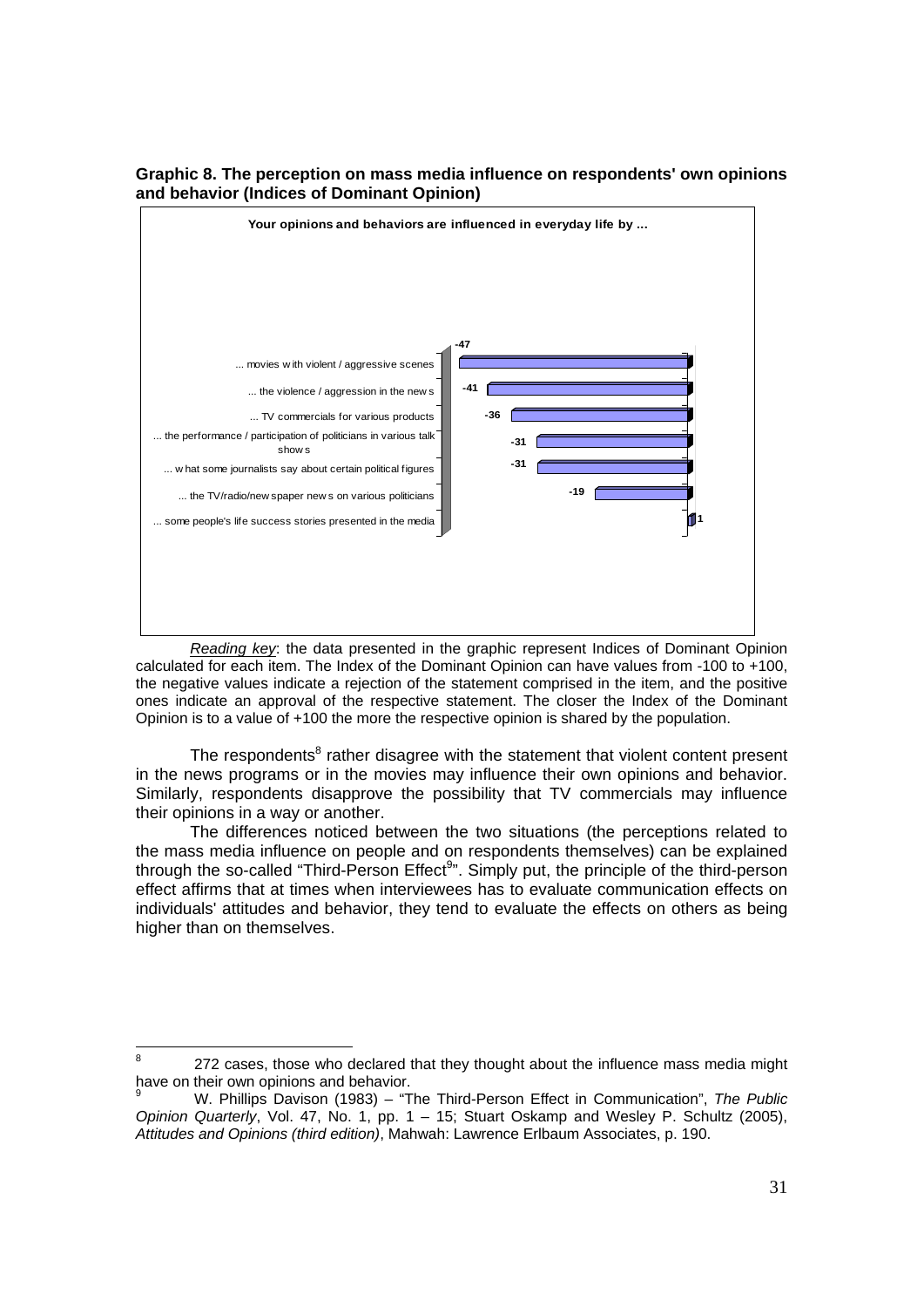

## **Graphic 9. The perception on mass media influence on respondents' own opinions and behavior – 15 – 20 years old (Indices of Dominant Opinion)**

*Reading key*: the data presented in the graphic represent Indices of Dominant Opinion calculated for each item. The Index of the Dominant Opinion can have values from -100 to +100, the negative values indicate a rejection of the statement comprised in the item, and the positive ones indicate an approval of the respective statement. The closer the Index of the Dominant Opinion is to a value of +100 the more the respective opinion is shared by the population.

*Young people aged 15 – 20 years old.* Young respondents<sup>10</sup> as compared to the ones in the total sample agree more to the possibility that *life success stories presented in the media may* influence their opinions and behavior. Even with a limited number of cases available for analysis, this agreement can give us an idea about the possibility of youngsters taking over success models from mass media.

The data presented above reveal that the public do perceive the idea of the influence mass media may have on the individuals' opinions, attitudes and behaviors (of course, more focused on a particular dimension, namely the violent content present in mass media).

 $10<sup>10</sup>$ 10 79 cases, those who declared that they thought about the influence mass media may have ovn their own opinions and behavior.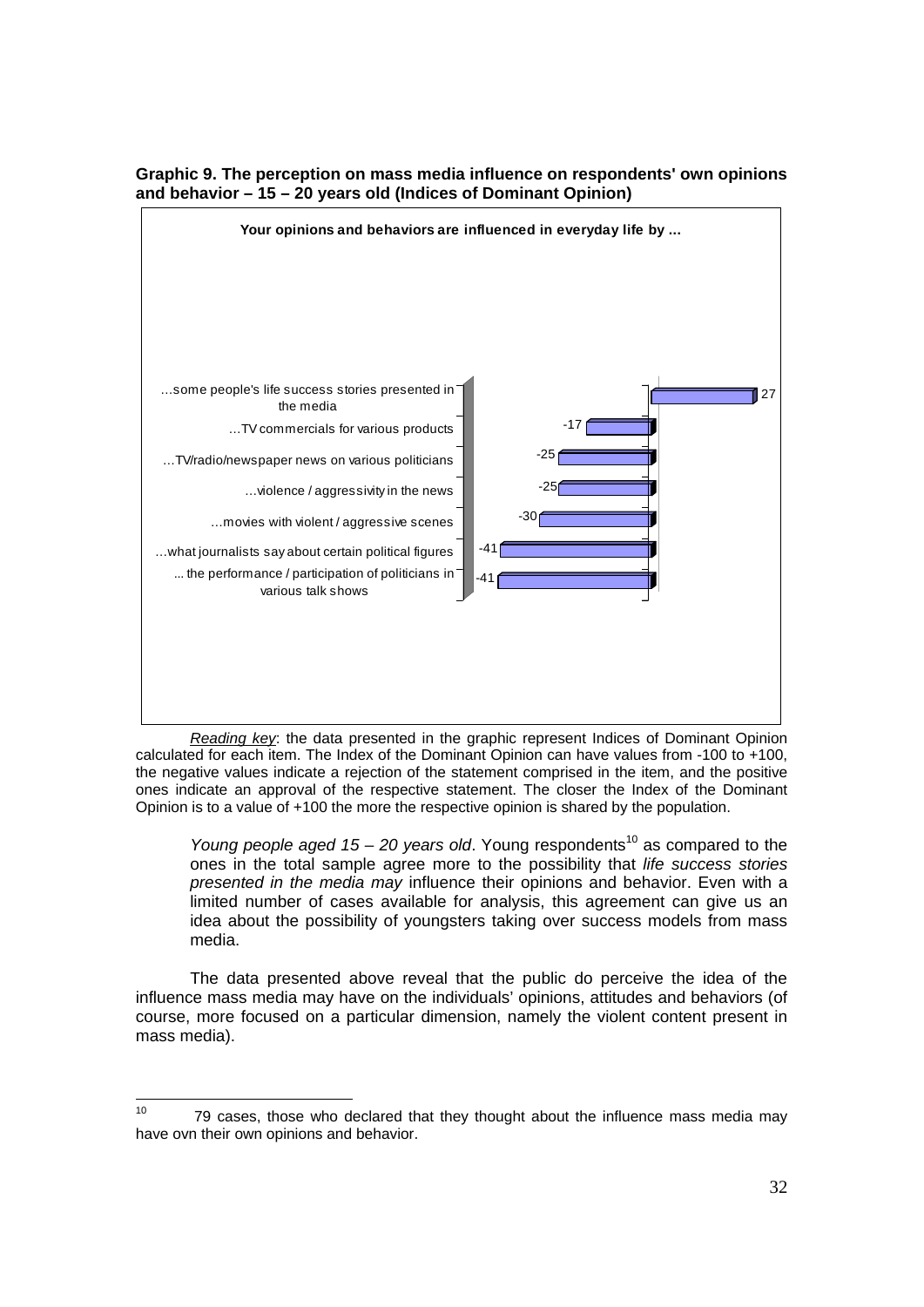#### **10. Knowledge and opinion on media regulation**

A TV viewer or a radio listener who is aware that he or she has the possibility to report any infringements of the audiovisual legislation that he or she may have observed and acts accordingly they may contribute significantly to a responsible media.

*When asked which institution/institutions sanction infringements of the audiovisual legislation operated by TV stations*, most of the respondents (85%) identified the National Audiovisual Council (N.A.C) while 8% did not know what to answer.

As related to radio stations 72% of the respondents said that N.A.C. sanctions infringements of the legislation and 13% declared they did not know. As a particularity of the answers, 8% of the respondents believe that the Romanian Radio Public Broadcaster is the second certified authority to sanction radio stations' infringements of the legislation.

Given the fact that the print media is not regulated, to the question "In your opinion who sanctions violations of the law operated in print media?" a quarter of the respondents (25%) said that Media Monitoring Agency<sup>11</sup>, 21% said the Romanian Press Club, 16% said "nobody". A significant percentage of respondents (29%) said they did not know. (see Annex, page 67).

Sometimes the quality of the media content may depend also on the media consumers' intervention. The audiovisual regulations permit media consumers to take a stand, report violations of the law to the certified authority. 96% of the total sample of interviewed individuals said they *never* made any complaint to an authority in the media field when they noticed offensive/injurious content on TV (see Annex, page 91).

 As with regard to the respondents' knowledge on *the financing sources of the public service broadcasters and private radio and TV stations*, the majority made evident that in principle they knew how and where from these institutions receive/obtain the money to exist (see Annex, pages 89 - 90, 92 - 93). In what concerns the private TV stations, *8%* of the respondents believe that part of the private stations funds come from the license fee as well.

Regarding the radio stations' sources of finance, approximately *15%* of the respondents stated that they did not know who funds either the public or the private stations. The amount of those respondents who think that part of the license fee designed for the public broadcasters goes to private radio stations as well is of *11%,* a percentage a bit higher than in the case of television.

*Freedom of press.* 66% of the respondents rather agree with the statement that generally mass media in Romania is subjected to political interests. However, 41% of the interviewed individuals think that freedom of the press can be limited to a small degree and 22% think that it cannot be limited at all (see Annex, pages 96,  $96$ )<sup>12</sup>.

 $11$ Respondents were not aware that the study is conducted for MMA. Respondents probably chose MMA due to the sonority/resonance of the name MMA .

Political pressures are one form of practices to limit freedom of press. According to the Media Monitoring Agency FreeEx report for 2007, in Romania the press is still subjected to political and economical pressures through different practices like postponement of some bills that might give independence to the public service broadcasters, concentration of media ownership, closing of advertising agreements that contain provisions to censor editorial content and others.